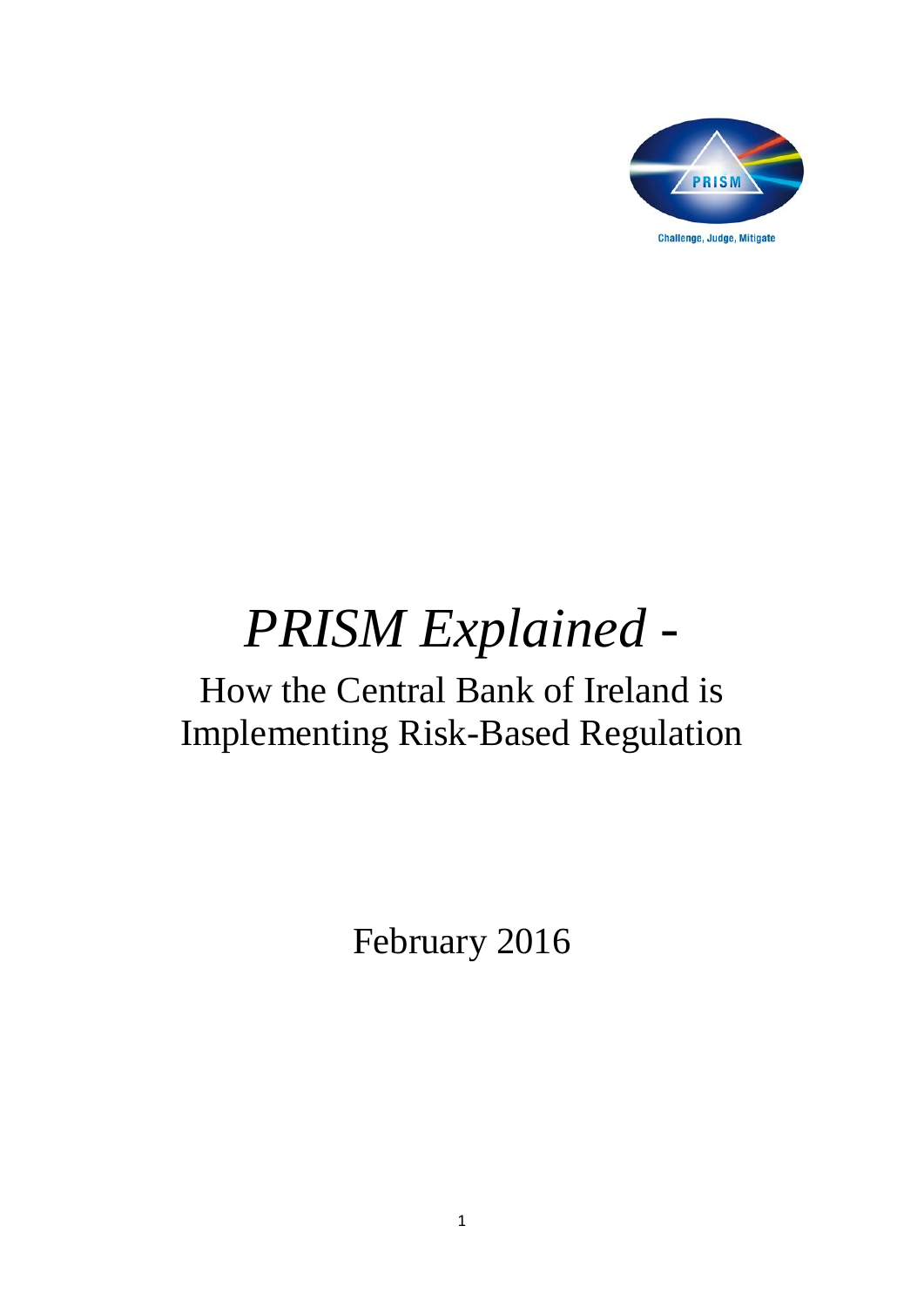# **Why we introduced risk-based supervision**

We intend to supervise all financial firms in a way which makes it materially less likely that they will, collectively or individually, fail in a way which endangers financial stability or consumers. We see systematic risk-based supervision as offering the best route to that goal.

Much hard work has already been done and much has changed in the wake of the financial crisis and the ensuing Honohan and Nyberg reports. We appreciate the dedication shown by Central Bank staff working under pressure during the crisis – without it we could not have responded effectively. We want to build on their efforts to further improve the culture of regulation at the Central Bank and to ensure a consistent approach to supervision of firms.

For this reason, the Probability Risk and Impact SysteM (PRISM) was introduced in 2011, which gives the Central Bank a unified and much more systematic risk-based framework – making it easier for our supervisors to challenge the financial firms they regulate, judge the risks therein and take action to mitigate those risks – securing meaningful change on behalf of consumers, citizens and the State.

Under PRISM, the most significant firms - those with the ability to have the greatest impact on financial stability and the consumer - will receive a high level of supervision under structured engagement plans, leading to early interventions to mitigate potential risks. Conversely, those firms which have the lowest potential adverse impact will be supervised reactively or through thematic assessments, with the Central Bank taking targeted enforcement action against firms across all impact categories whose poor behaviour risks jeopardising our statutory objectives including financial stability and consumer protection.

PRISM is designed to deliver value for the taxpayer. It explicitly recognises that we can only have a finite number of supervisors and that we must deploy them where they can make the greatest difference – on the firms which have the most impact. In launching PRISM, we do not pretend that we can or should prevent all firms failing. Firms will and must be allowed to fail in a functioning market economy – the direct costs of staffing the Central Bank to guarantee absolutely no failures ever would be prohibitive. Because economic dynamism and growth in the economy call for a degree of risk taking, the indirect damage to the economy that such a style of regulation would cause would be greater still. What PRISM does is to focus attention on the firms with the highest impact, making it materially less likely that they will fail in a disorderly fashion. We are moving to a system designed to make every euro we spend on supervision go as far as possible, a system which encourages supervisors to focus on the issues which really count and to resolve them swiftly and efficiently. As such, it will make a significant contribution to our on-going efforts to help our economy recover.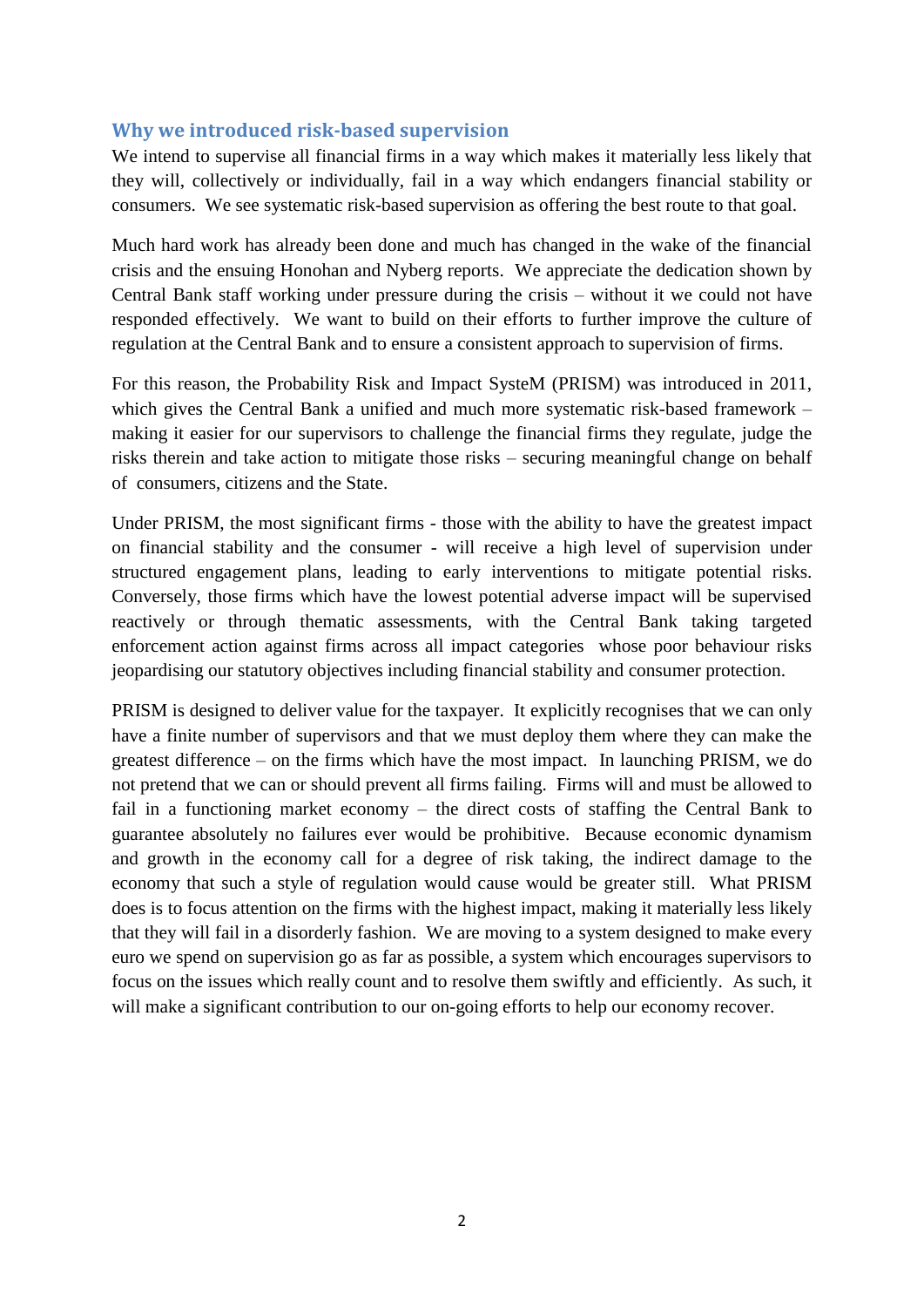# **What is risk-based supervision?**

Risk-based supervision starts with the premise that not all firms are equally important to the economy and that a regulator can deliver most value through focusing its energies on the firms which are most significant and on the risks that pose the greatest threat to financial stability and consumers.

A risk-based system will also provide a systematic and structured means of assessing different types of risk, ensuring that idiosyncratic approaches to firm supervision are avoided and that potential risks are analysed for the higher impact firms using a common framework. This will allow judgements about potential risk in different firms to be made using a common risk typology on a common scale.

At its core, risk-based supervision accepts the premise that resources are finite, that there is no unlimited pool of public or industry funding on which to draw and that every regulator has to make choices as to what it will do and what it will not do. It makes no *a priori* judgement on what the right level of resources should be but seeks to deploy the available resources in the most efficient fashion.

At the Central Bank, risk-based supervision means that we have a lower appetite for significant issues at higher impact firms relative to issues at lower impact firms. For our most important (high impact) firms, the avoidance of failure is our top priority. For this type of firm, if there is to be failure, it is important that the failure does not entail taxpayer support and there must be no disorderly failure as this would have a detrimental impact on financial stability and the consumer. Risks which are likely to give rise to such outcomes will, once detected, be rigorously mitigated. Mitigation may include deploying resolution tools<sup>1</sup> to ensure that significant failures are, if unavoidable, at least orderly. Since the implementation of the Bank Recovery and Resolution Directive on 1 January 2015, all Member States of the EU have to apply a single rulebook for the resolution of banks and large investment firms. For our low impact firms, we aim to regulate to avoid sector-wide issues - such as widespread misselling by intermediaries - but there are *circa* ten thousand low impact firms and we will not seek to prevent individual failure. Rather, we will supervise these firms reactively ensuring that an administrator or liquidator is appointed when they fail and that there is an orderly revocation of authorisation and winding-up in accordance with insolvency legislation, with the rights of customers<sup>2</sup> appropriately protected according to the law.

PRISM is the vehicle that we have developed to put the theory of risk-based supervision into practice. It is designed to be implemented by a few hundred supervisors on several thousand regulated firms. PRISM is both a supervisory tool and a software application.

PRISM is designed to allow us to:-

 $\overline{\phantom{a}}$ 

<sup>&</sup>lt;sup>1</sup> Including using the powers set out in the Central Bank and Credit Institutions (Resolution) Act 2011

<sup>&</sup>lt;sup>2</sup> An effective deposit guarantee, insurance compensation, investor compensation and client asset protection framework acts as a safety net to protect customers form losses in the event of the failure of a lower impact (or indeed any type of) firm. It is important this framework is robust to underpin the risk-based approach to low impact firms. The Central Bank is currently conducting a review of its client asset standards to strengthen this element.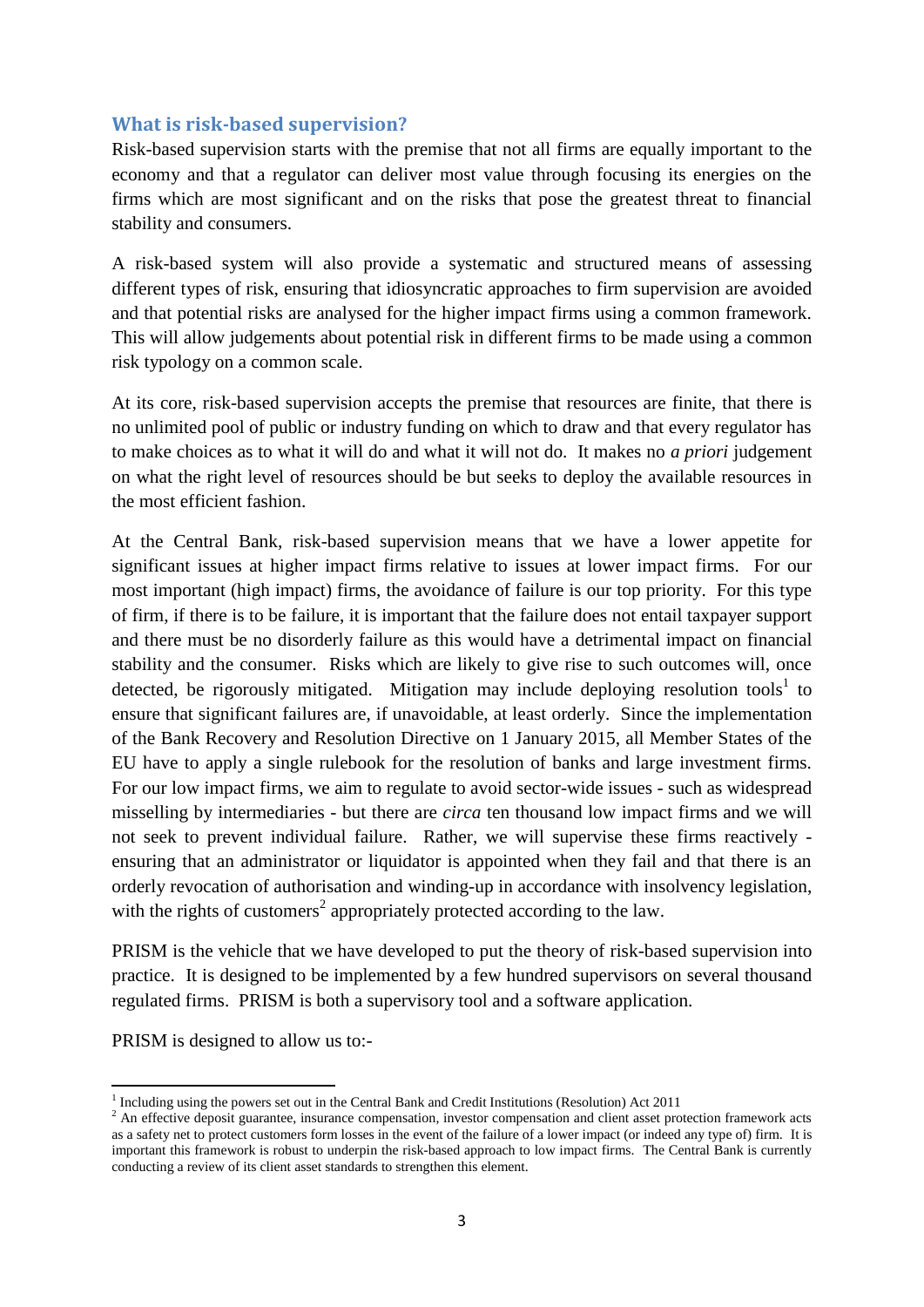- adopt a consistent way of thinking about risk across all supervised firms;
- allocate resources based on impact and probability;
- undertake a sufficient level of engagement with all higher impact firms;
- assess firm risks in a systematic and structured fashion;
- ensure that action is taken to mitigate unacceptable risks in firms;
- provide firms with clarity around our view of the risks they pose;
- operate a risk-based supervisory framework similar to that operated by significant financial regulators such as  $OSFI<sup>3</sup>$  in Canada, APRA<sup>4</sup> in Australia, the US Federal Reserve, De Nederlandsche Bank<sup>5</sup>, and the new Prudential Regulation Authority in the UK;
- use quality control mechanisms to encourage challenge and sharpen our supervisory approach; and
- analyse better management information about the risk profiles of the firms and sectors we supervise.

As developments in global financial supervision continue, it is recognised that one approach to identifying risk in the various financial sectors supervised by the Central Bank may no longer be appropriate and PRISM will evolve to reflect this.

**.** 

 $3$  The Office of the Superintendent of Financial Institutions

<sup>4</sup> Australian Prudential Regulation Authority

<sup>&</sup>lt;sup>5</sup> The prudential financial services regulator in the Netherlands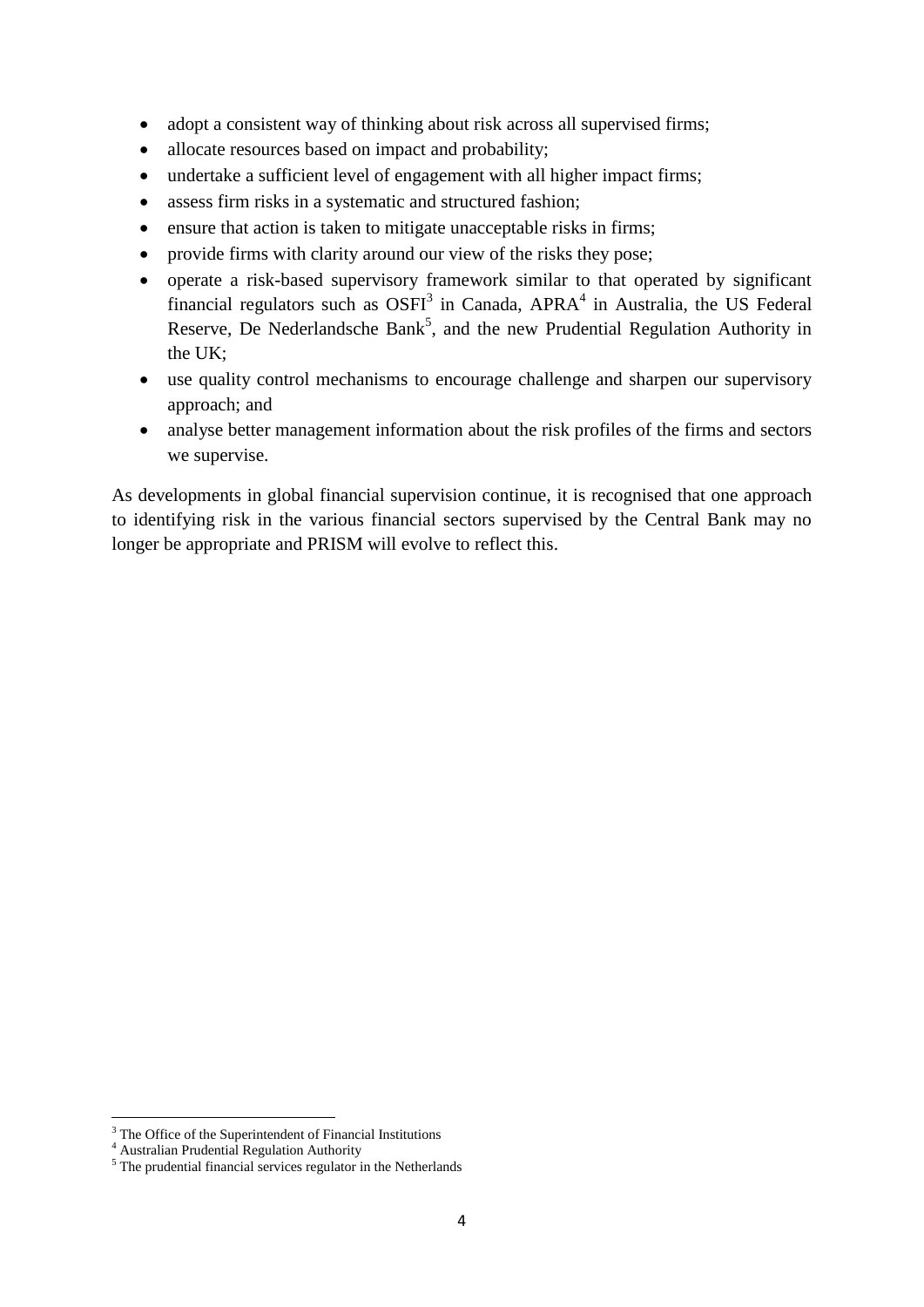#### **How does PRISM work?**

#### **Impact**

To be properly risk-based one has to know where risks lie. Impact is a major component of this as impact indicates the degree of damage a firm could cause to the financial system, economy and citizens were it to fail. PRISM enables firms to be categorised based on impact so that supervisors can guard against the potential failure of firms posing higher potential impact. Under PRISM – irrespective of the likelihood of failure – we will always devote a considerable amount of time to the firms which have the greatest potential impact. Popular perception that a large firm has a strong board and good profits will not lead to us ceasing to allocate significant resources to understanding it and its risks.

In December 2010, we launched a consultation on what measures would be good empirical determinants of impact. Having examined the results of the consultation, a number of indicators of impact for firms in each sector $<sup>6</sup>$  were selected. The different indicators were</sup> then combined to calculate an impact score for each firm so that, for each sector, we have a list of all the firms in that sector ordered by impact. These lists were used to divide all regulated firms into four categories: high impact<sup>7</sup>, medium-high impact, medium-low impact and low impact.

Changes in firm size and, by implication, impact will be tracked based on returns submitted by firms. For example, in one quarter a bank might have an impact score of 1,500 (a number derived directly from the impact metrics for the bank). This score would make it mediumhigh impact. The next quarter, having purchased a substantial book of business from another bank, it might have a materially larger balance sheet. When the bank submits its regulatory returns, the PRISM system will automatically detect that it has grown so that it has a new impact score of e.g. 3,000, the bank will be recategorised as high impact – automatically triggering a higher level of supervision because its metrics have increased. Impact classifications are a matter of supervisory judgement and are not subject to appeal. We have internal processes to allow all firms to have their impact category *increased* based on judgemental override but decreases are not permitted.

| <b>Impact Category</b>      | <b>Firms</b> |
|-----------------------------|--------------|
| High (including ultra-high) | c. 20        |
| Medium High                 | c. 80        |
| Medium Low                  | c. $370$     |
| $-0W$                       | c. $9,000$   |

 $\overline{\phantom{a}}$ <sup>6</sup> These impact metrics are shown in Appendix D.

 $\frac{7}{7}$  Including a subset – ultra high impact – where additional resourcing is required.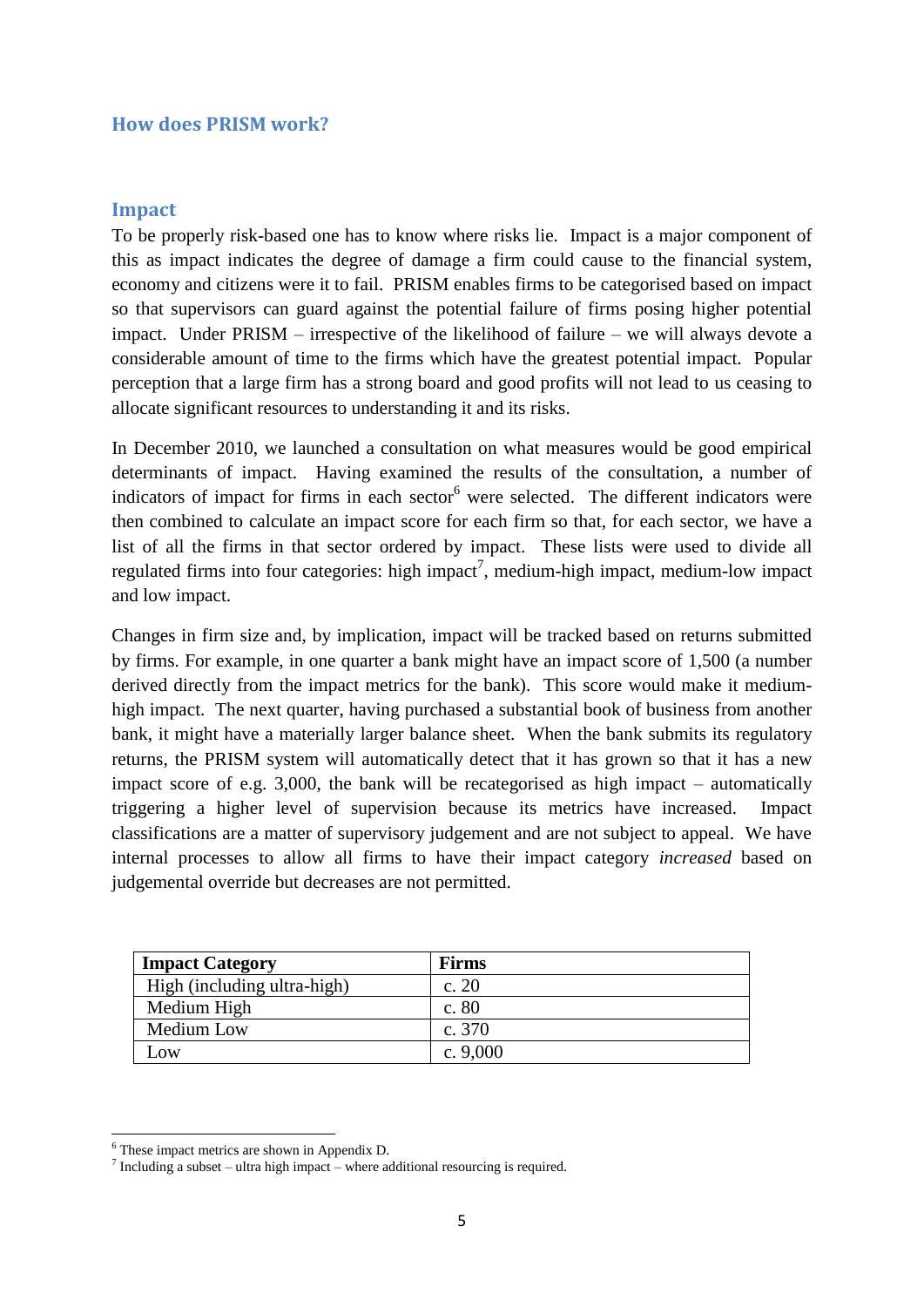# **Resourcing**

The impact categorisation of a firm determines the number of supervisors allocated to that firm. This number includes those dedicated to direct supervision and those specialists within the bank who provide expert advice and support.

| <b>Impact Category of Firm</b> | Supervisors allocated to firm <sup>8</sup> |
|--------------------------------|--------------------------------------------|
| Ultra-High                     | Eight                                      |
| High                           | Between two and four supervisors           |
| Medium-High                    | Between 50% and 100% of a supervisor       |
| Medium-Low                     | Between 10% and 20% of a supervisor        |

In addition to these prudentially focused supervisors, additional Consumer Directorate supervisors will undertake in-depth themed conduct inspections (e.g. Payment Protection Insurance sales quality) across retail firms in all sectors.

Similarly, markets directorate staff have responsibility for a large number of low impact firms and investment funds (as well as responsibility for market conduct matters). We have to deploy a relatively small number of supervisors to deal with a very high number of low impact firms. Expert teams will cover different types of financial services firm. They will be supervising on a predominantly reactive basis with thematic work used to assess key sectoral issues. In taking this approach we are making a conscious choice to focus our finite supervisory staff on our most important firms because those are the ones which we cannot allow to fail in a disorderly manner.

To support this risk-based model, it is critical that the Enforcement and Policy teams are adequately staffed and their strategies are aligned with PRISM. For lower impact (i.e. smaller) firms, reactive supervision will be paired with strong enforcement. If firms do not comply with their regulatory requirements, they must assume that we will use our enforcement powers swiftly and effectively to achieve our objectives.

Our policy teams help us to effectively represent the Central Bank in European and international regulatory fora and to improve regulation when our supervisors identify potential policy gaps in our regulatory practice and/or where sectoral issues identify the need to strengthen our regulatory toolkit.

## **Engagement**

We engage with firms to understand what they are doing and whether what they are doing poses a threat to financial stability or consumers. Firms in each impact category will be supervised through the completion of engagement tasks. We will engage with all firms at a level that corresponds to their impact category; the higher the impact category, the higher the level of engagement. This engagement will consist of a variety of reviews, assessments and

**<sup>.</sup>**  $8$  We plan to review these resourcing levels in the light of experience.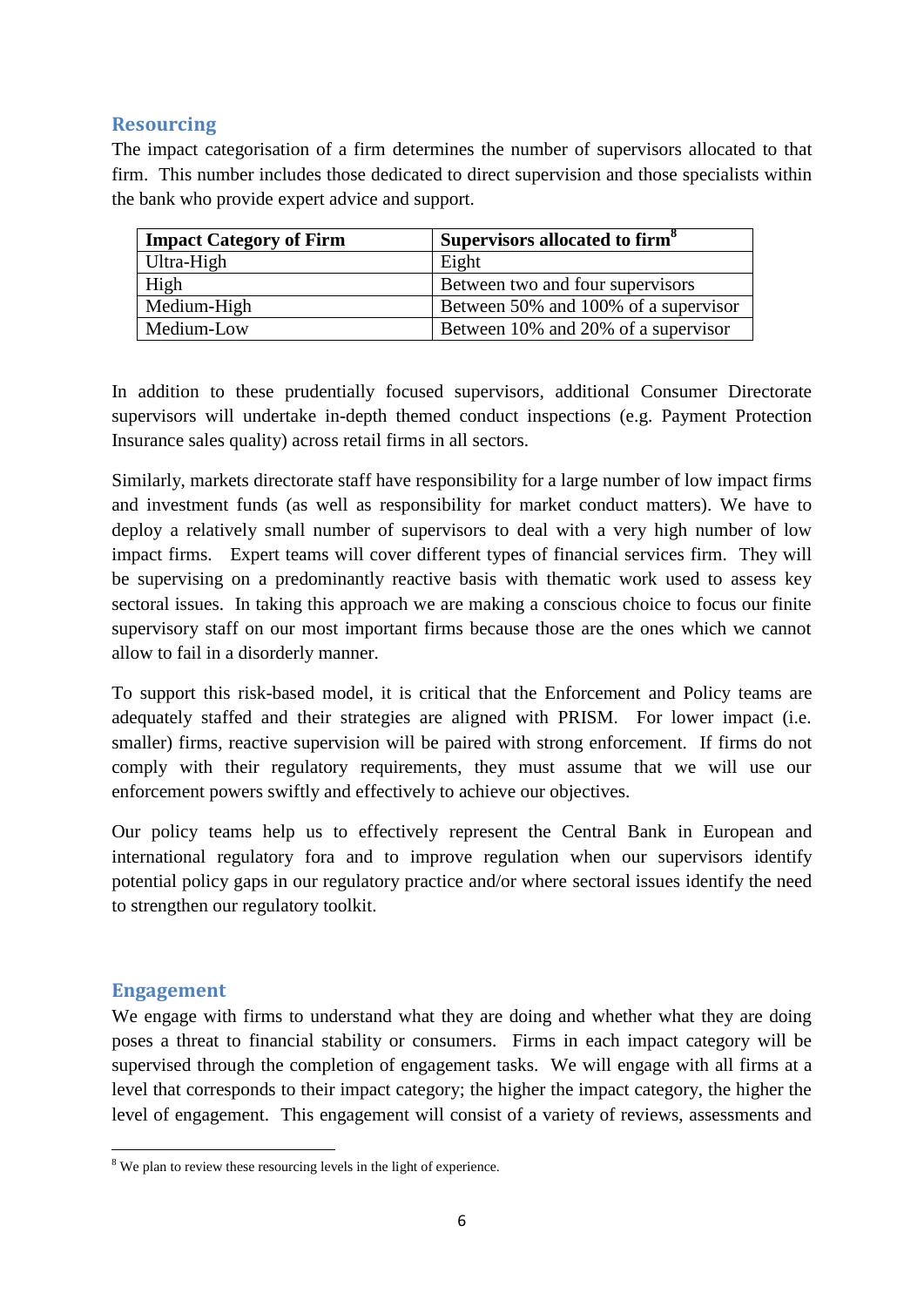meetings<sup>9</sup>. It is our means of obtaining sound intelligence about a firm in order to accurately assess the risks that it poses.

A specific set of engagement tasks will be conducted on high impact firms, whereas a different set of engagement tasks will be conducted on medium-high impact firms and a different one again on medium-low impact firms. For firms in different impact categories, the depth to which it is likely to be necessary to go in order to obtain an appropriate understanding of a firm's business and the associated risks will be materially different. While there is commonality of engagement tasks where this makes sense (e.g. regular interviews of a firm's chief executive officer), the intensity and frequency of these tasks have been designed to be proportionate to the amount of resource available based on the impact categorisation.

High-impact firms can expect to receive an inspection visit every quarter with each visit having a different focus – for example governance, business model, credit risk, operational risk, liquidity risk, underwriting concentration or risk appetite. Some of these visits will be tailored to the type of firm being examined – clearly underwriting concentration is more pertinent to an insurer whilst liquidity risk is generally more pertinent to a bank. In addition, some engagements, such as those reviewing governance and business models, will apply to all high impact firms.

Medium-high impact firms will see risk assessments conducted every two to four years. These will look at the full spectrum of risks a firm is likely to face. Approximately ten percent of medium-low impact firms will also be subject to proportionate risk assessment visits each year. In addition to these visits, the Central Bank's European obligations with respect to the Supervisory Review and Evaluation Process required for all firms subject to the Capital Requirements Directive and for insurance companies required to conduct Own Risk and Solvency Assessments under the Solvency II Directive will be met through PRISM. There will also be a regular programme of interaction with the directors and senior management of such firms to ensure that supervisors can understand strategic developments and emerging risks at such firms.

Low-impact firms will be regulated using a combination of reactive and pro-active thematic techniques. We will increasingly use technology to supervise these firms in an efficient way: by investing in technology to automate receipt and analysis of financial returns – minimising the time spent on process. Our objective is to have the capacity to get automatic alerts to dedicated teams when a low-impact firm fails key financial health checks. In addition, consumer focused low impact firms will be subject to conduct focused thematic visits to ensure that they are treating customers fairly. Some financial sectors will also be subject to prudentially focused thematic work, for example on client asset security. Finally, we may conduct occasional summary inspections of low impact firms.

**<sup>.</sup>** <sup>9</sup> See Appendix B for further details.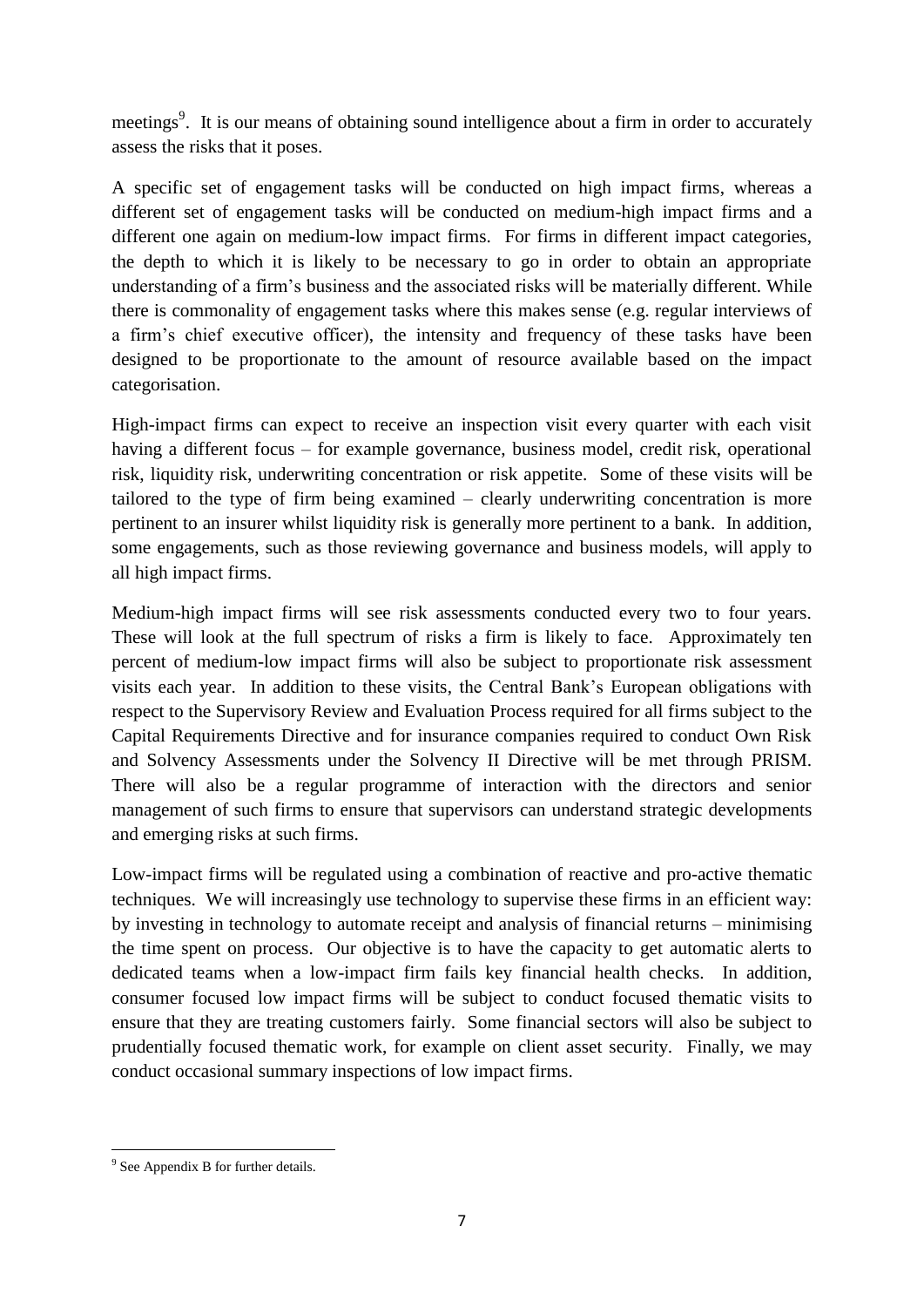The implementation of the Single Supervisory Mechanism (SSM) on 4 November 2014, created a new system of banking supervision comprising the European Central Bank (ECB) and the national competent authorities (NCA) of participating EU countries. Credit Institutions within the Eurozone have been categorised into "significant" and "less significant" institutions. The ECB directly supervises significant banks (SIs) while less significant banks (LSIs) continue to be supervised by national competent authorities, such as the Central Bank. A separate Minimum Engagement Model has been devised for those credit institutions categorised as LSIs where the Central Bank remains as the direct responsible regulator.

Enforcement action will be taken against firms that are failing to meet appropriate prudential and consumer protection standards. We have significantly increased resources in this area to reflect the new approach.

Throughout all engagement tasks, our supervisors will challenge the staff and leadership of the firms they supervise, adopting a questioning and sceptical attitude, placing a premium on understanding the important issues a firm faces as opposed to conducting process audits.

#### **Box 1 - Risk appetite: will PRISM prevent failures of regulated firms?**

A "No Failure" approach is not compatible with a dynamic market economy. Nevertheless, we want to minimise the impact of failure on financial stability and the citizen. While failure of firms is expected, for higher impact firms we will seek to actively manage key issues to prevent disorderly failure and to protect the taxpayer. For the lower impact firms, we will not generally be actively involved prior to a failure but we will still wish to see an orderly sale or winding down of operations.

Our PRISM engagement model has been designed to provide different levels of assurance about firms of different importance. The higher the impact, the greater the extent and frequency of the engagement. For low-impact firms, the engagement will be limited. Low-impact firms will potentially fail more often but the impact on the economy or consumers will be several orders of magnitude less than the impact of a high-impact firm failing.

To be clear, we are conscious that the media, politicians and other key figures in society are likely to be critical of us when firms, even small firms, fail and ask why we did not prevent it. It is right and proper that we should be held up to such public scrutiny but that does not make it appropriate for us to redirect resources from the most important firms to smaller firms in response to failures where there is a minimal impact on financial stability and the consumer.

By way of analogy, An Garda Síochána does not take detectives off its Special Detective Unit to patrol shops after every case of shoplifting that is reported. Neither will we take resources from our most important firms to closely supervise economically insignificant firms. Clearly if there is spate of "shoplifting" in an area, we will undertake appropriate investigation (as any police force would) and may reform our working practices/enforcement appetite to deal with the issue robustly to deter other firms from tolerating similar failings. However, it would be inappropriate to pour more resources into low impact firms when doing so would deprive us of our ability to supervise higher impact firms appropriately. Alternatively, we could reduce our risk appetite by "promoting" large numbers of firms out of the lower impact category and significantly increasing our resources. However, these additional costs would need to be borne by these low-impact firms which may be impractical, or subsidised by the taxpayer, which may be undesirable.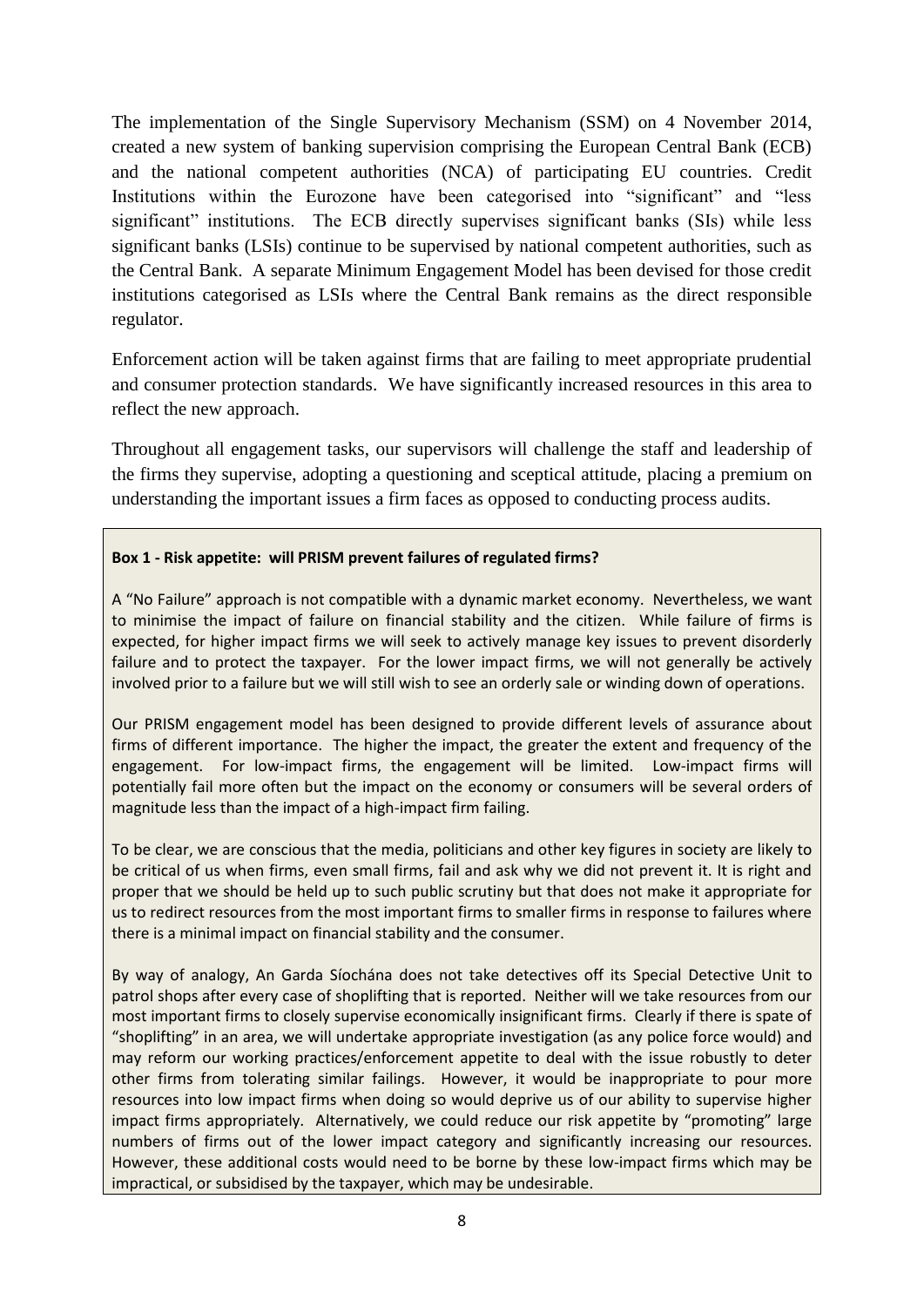# **Judging Probability**

During the engagement tasks on high, medium-high and medium-low impact firms, supervisors will form judgements on the risks posed by them. Probability is the risk or likelihood that a firm will fail and, as such, is distinct from impact. Whereas impact represents the degree of damage the failure of a firm might cause, probability is an indication of the likelihood of a firm failing, regardless of the damage such a failure might cause. The same Probability Risk categories and sub-categories apply across all sectors with the exception of Insurance sectors where a specific set of Probability Risk categories have been introduced which largely mirror the Solvency II requirements,

Supervisors will assess a firm's risk probability in a number of categories and sub-categories such as credit risk, operational risk, governance risk etc. The probability categories are set out in Appendix C.

Supervisors will form judgements on the risk probability posed by the firm in relation to each risk category. PRISM is a judgement-based system in that supervisors of higher impact  $firms<sup>10</sup>$  will be required to make a conscious choice as to the riskiness of a firm at each level in each category. We constructed<sup>11</sup> such a system because we believe that judgements based on good quality quantitative and qualitative analysis are likely to be materially more reliable than the alternative – a black box system based on complex equations. The experience of investment banks during the financial crisis was that such black box systems were understood by few (and bitter experience indicates that even those few had limited understanding) and thus were not subject to adequate challenge. Furthermore, even the best black box systems contain a number of simplifying assumptions embedded within the mathematical coding of their guiding equations. Such simplifying assumptions may or may not be appropriate for a specific firm or issue but, because they are embedded deep within the code and are known to only a few, it is very difficult to subject them to appropriate scrutiny.

Our supervisors will be required to provide a written rationale for their judgements within the PRISM system. This allows their logic to be easily reviewed by others in the Central Bank before actions are taken on the basis of their judgements.

Supervisors will be required to consider all risk categories in order to arrive at a balanced judgement as to the overall risk probability posed by a firm. Particular emphasis, in response to lessons learned during the financial crisis, is being placed on a thorough analysis of governance and business models as poor governance and a weak business model are good leading indicators that problems at a firm are likely to emerge.

In making judgements on probability, supervisors will be assisted by:-

• the information and insights they have acquired through engagement tasks. Some engagement tasks, for example stress testing, will have a significant quantitative

**.** 

 $10$  Simplified procedures will apply for supervisors of medium-low impact firms whilst low impact firms will not be probability rated.

<sup>&</sup>lt;sup>11</sup> Assisted by d-Fine Consulting - www.d-fine.de/en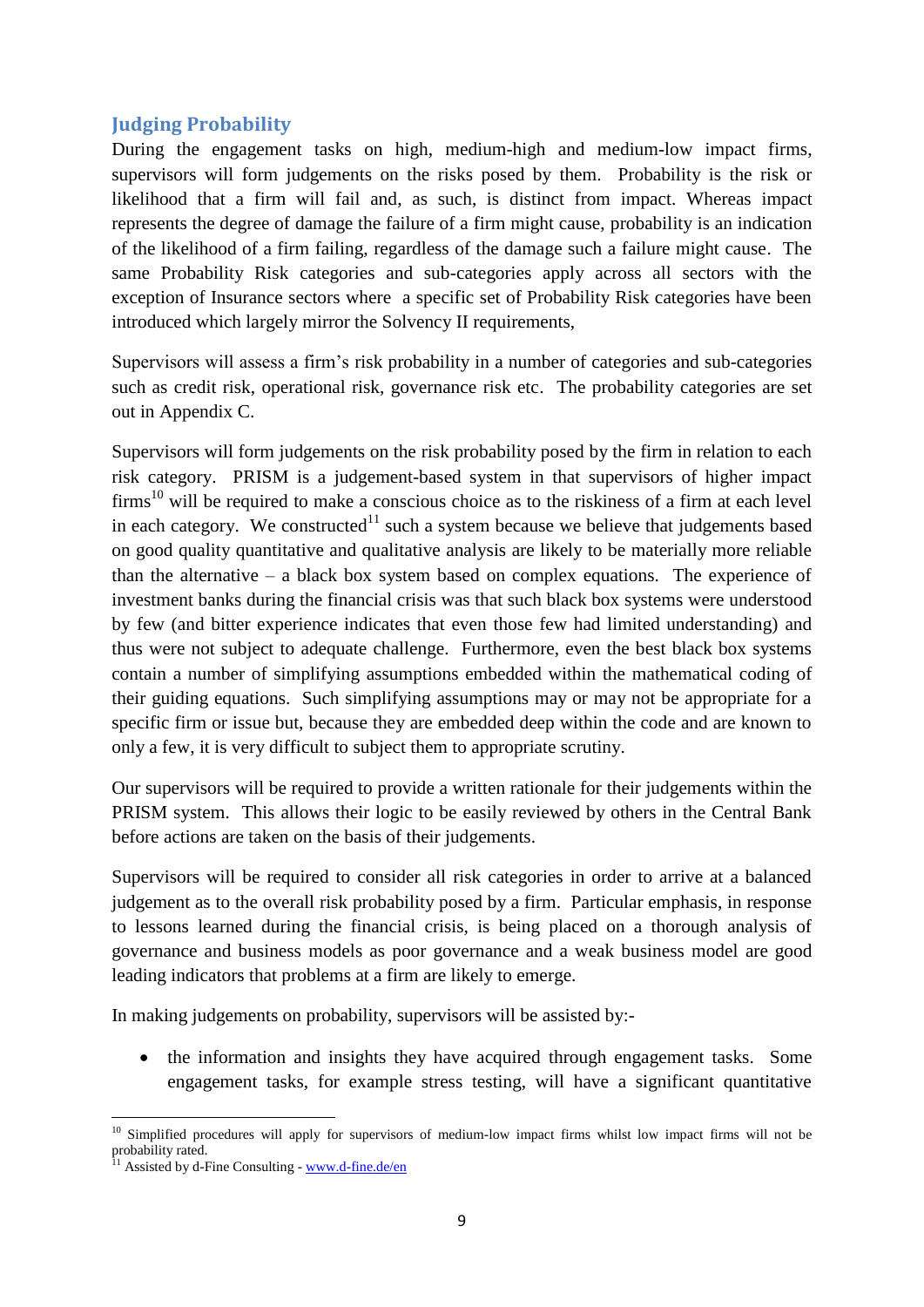element, while others, such as interviews with key firm directors, will be more qualitative;

- key risk indicators key ratios and data drawn from the regulatory returns submitted to the Central Bank and processed by the PRISM application (which will highlight unusual changes);
- risk guidance materials on each risk category, prepared and kept up to date by subject matter experts throughout the Central Bank. These materials also provide links to indepth guidance published by the European Supervisory Authorities and other bodies which should assist a supervisor undertaking a thorough analysis of a risk category;
- alerts generated by the PRISM application to draw a supervisor's attention to significant changes in key risk indicator or impact data; and
- peer group intelligence firms supervised by the Central Bank has been placed in peer groups. PRISM allows supervisors to access pertinent quantitative and qualitative information about other firms in their peer group which will allow for easy comparison of key quantitative risk indicators.

#### **Box 2 – How does thematic work fit within PRISM?**

We undertake both consumer conduct and prudentially focused thematic work across firms in all impact categories. By looking at a specific issue across a range of firms, we can analyse concerns across a sector. We can use thematic work to determine whether overall standards in an industry are at or near the level where we would expect them to be or whether there appears to be an industry-wide issue which may require policy changes, widespread moral suasion or an intense enforcement action to secure appropriate change.

Under the PRISM framework, we will continue to use thematic visits as our principal tool for understanding consumer conduct risk. PRISM will also be used to assist our financial crime prevention work and, separately, to ensure that we maintain and improve our prudential understanding of sectors - such as funds and intermediaries - where a large proportion of the firms are individually low impact. We will take into account the differences between sectors (e.g. funds and intermediaries) and the different risks they present when deciding on the subjects to focus on and the thematic resource to be devoted to each sector. We would anticipate that thematic reviews will lead to enforcement action against specific firms where contraventions are identified.

## **Mitigating Risk**

Our PRISM framework is judgement-based and outcome focused. This means that supervisors are required to focus not only on analysing and identifying risks but also on ensuring that appropriate and achievable mitigating actions are taken to address any risks deemed unacceptable. For example, if a supervisor discovered that Firm A could plausibly lose  $\epsilon$ 50 million on a derivatives product it had sold to a client and the firm only had  $\epsilon$ 40 million capital, he or she might require it to raise more capital or to hedge the risk with another firm.

Supervisors, having judged probability for each risk category on a scale of low, medium-low, medium-high or high probability (or 1-4 for Insurance sector risk categories, with 1 being low and 4 being high), will be required to take action to reduce those risks which are too high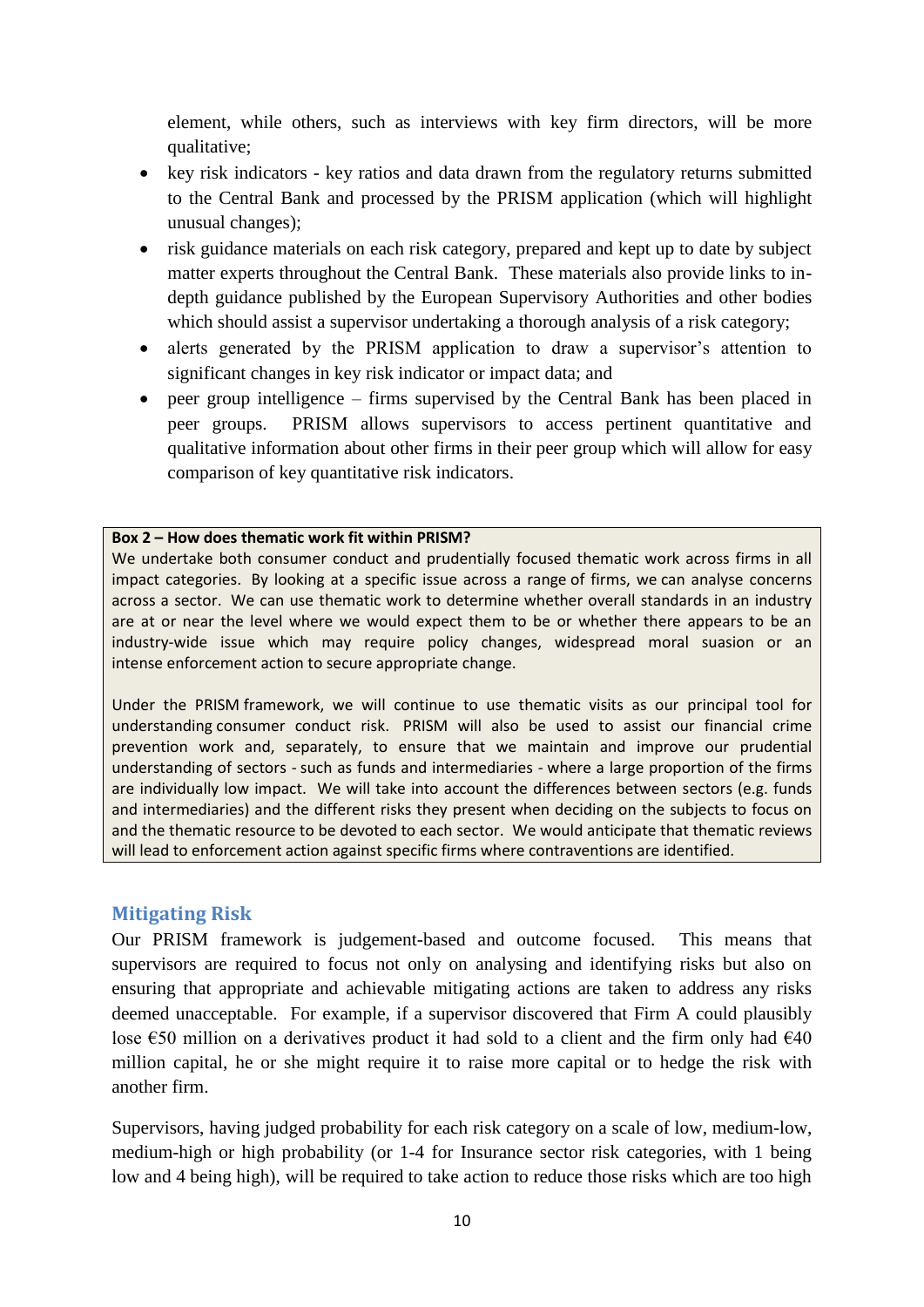for us to accept. This is not about our trying to stop firms taking commercial risks. We appreciate that firms need to take risks in order to succeed and make an economic return on capital. Rather, it is about the Central Bank seeking to mitigate risks which pose an unacceptable threat to financial stability or consumer protection.

Any risk category which is probability rated as medium-high or high (3 or above for the Insurance sector) must be mitigated. If a supervisor rates a firm medium-high or high probability in any risk category<sup>12</sup> (3 or above for the Insurance sector), he or she will be prompted by the PRISM application to open a Risk Mitigation Programme (RMP) issue, explaining the nature of the risk. Having opened the issue, the supervisor will construct one or more outcome focused actions to reduce the risk to an acceptable level by a given deadline. Examples of outcome focused actions include requiring a firm to raise more capital, cease an activity or strengthen the control framework around a business line. On occasion we may suggest to a firm's directors that the staff running a particular business line or support function lack the requisite skills and need help to obtain them or alternative management action.

We will not raise RMP actions to resolve every risk we perceive at a firm. We will focus our energies on the risks which really count, the risks which, if left unmitigated, could ultimately threaten the financial future of the firm or lead to material mistreatment of consumers.

Many RMP actions will require mitigation action to be undertaken by the regulated firm. When the firm has completed such an RMP action, it will provide appropriate information to the supervisor. The supervisor will evaluate the quality of the improvement and consider whether the RMP action has successfully obtained the outcome we sought – namely reducing the risk to financial stability or consumers to an acceptable level. If the required outcome has been achieved, the RMP action will be closed. If the supervisor, in consultation with supervisory management, considers that the RMP action has not mitigated the risk, he or she will construct a further RMP action to mitigate the risk. The nature of that RMP action will take into account the degree to which the firm has engaged in a constructive manner to reduce the risk materially during the course of completing the previous RMP action. Wilful noncompliance with an RMP action will be taken seriously.

# **Quality Assurance**

Any system for evaluating risk has potential weaknesses. We have adopted a system which requires supervisors to make judgements having evaluated appropriate quantitative and qualitative information. In order to mitigate the risk that a firm could be exposed to inappropriate judgements by a single supervisor, PRISM incorporates a number of quality assurance processes to ensure that high quality judgements are made and that appropriate outcome focused RMP actions are constructed based on those judgements:-

**<sup>.</sup>**  $12$  Ibid.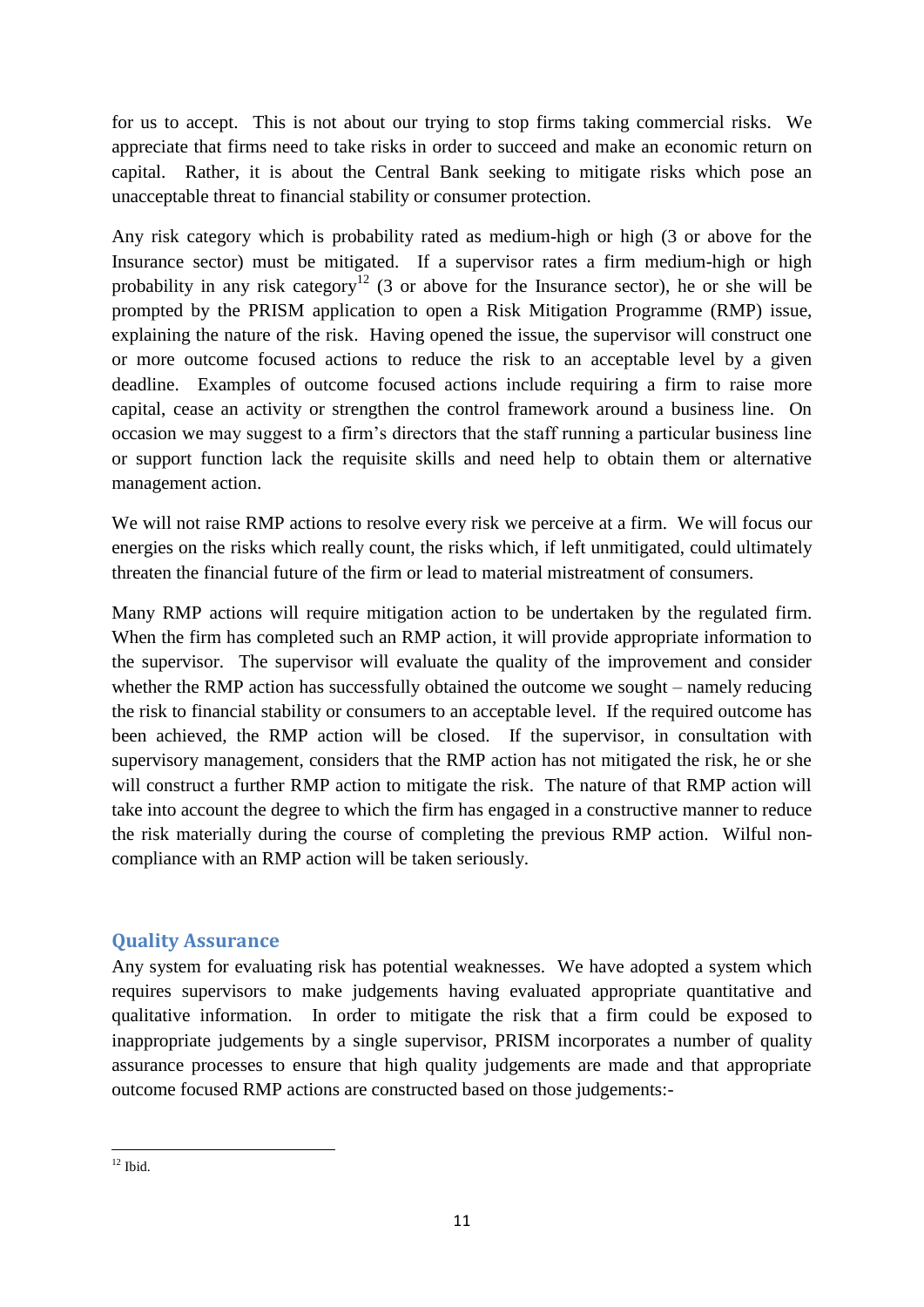- *Risk Governance Panels –* We have now been operating firm-focused panels since the introduction of PRISM in November 2011 together with senior staff and risk advisors outside the supervisory chain of command to scrutinise a supervision team's strategy, judgements and risk mitigation programme for a given firm. Such meetings are normally held directly after a significant inspection visit, giving the members of the panel an opportunity to review the probability judgements and draft RMP actions prior to their being sent to a firm. We also hold panels to review findings following significant pieces of thematic work. Panels give the supervisor an opportunity to debate their findings with a wider audience who are likely to have had extensive experience of supervising similar firms. Normally, such panels will help calibrate the judgements of the supervisory team and may suggest amendments to RMP actions deemed too robust or not sufficiently demanding of the firm in question.
- *Management oversight –* Any draft RMP action which is not scrutinised by a Risk Governance Panel will be reviewed and approved by a member of the supervisor's divisional management team prior to being sent to a firm.
- *Firm review of draft actions –* We will, when doing so does not conflict with timely or effective risk mitigation, aim to share draft RMPs with firms to enable them to highlight factual flaws in our descriptions of the issues giving rise to the RMP actions. Firms will have an opportunity to suggest alternative actions to ensure our risk mitigation outcomes are achieved in the most expeditious fashion.
- *Management Information –* The PRISM system will deliver regular, focused, qualitative and quantitative information on firms and supervisors' activity to the Central Bank's leadership team. This management information will allow us to review trends in different financial sectors, impact changes, probability rating changes, risk mitigation programme success rates and engagement task completion rates. We use such information to ask questions about outlying probability ratings or, about probability ratings which appear inappropriately clustered together. We are also able to easily review RMP actions relating to different probability categories and see the comparative progress of different types of mitigation action.
- *Supervisory Risk Committee –* Each week, a committee of senior regulators, chaired by the Deputy Governor, Regulation, meets to review significant risk issues arising at industry and firm level and to evaluate the approaches put forward by supervisory staff to resolve those issues.
- *Supervision Support –* The supervision support team assists in reviews of the quality of firm supervision being provided by the supervisory Divisions. As well as helping to ensure high quality supervision is delivered consistently within Divisions and across the organisation this also alerts senior management to areas of weakness in supervisory practice, the regulatory toolkit, training and judgement, allowing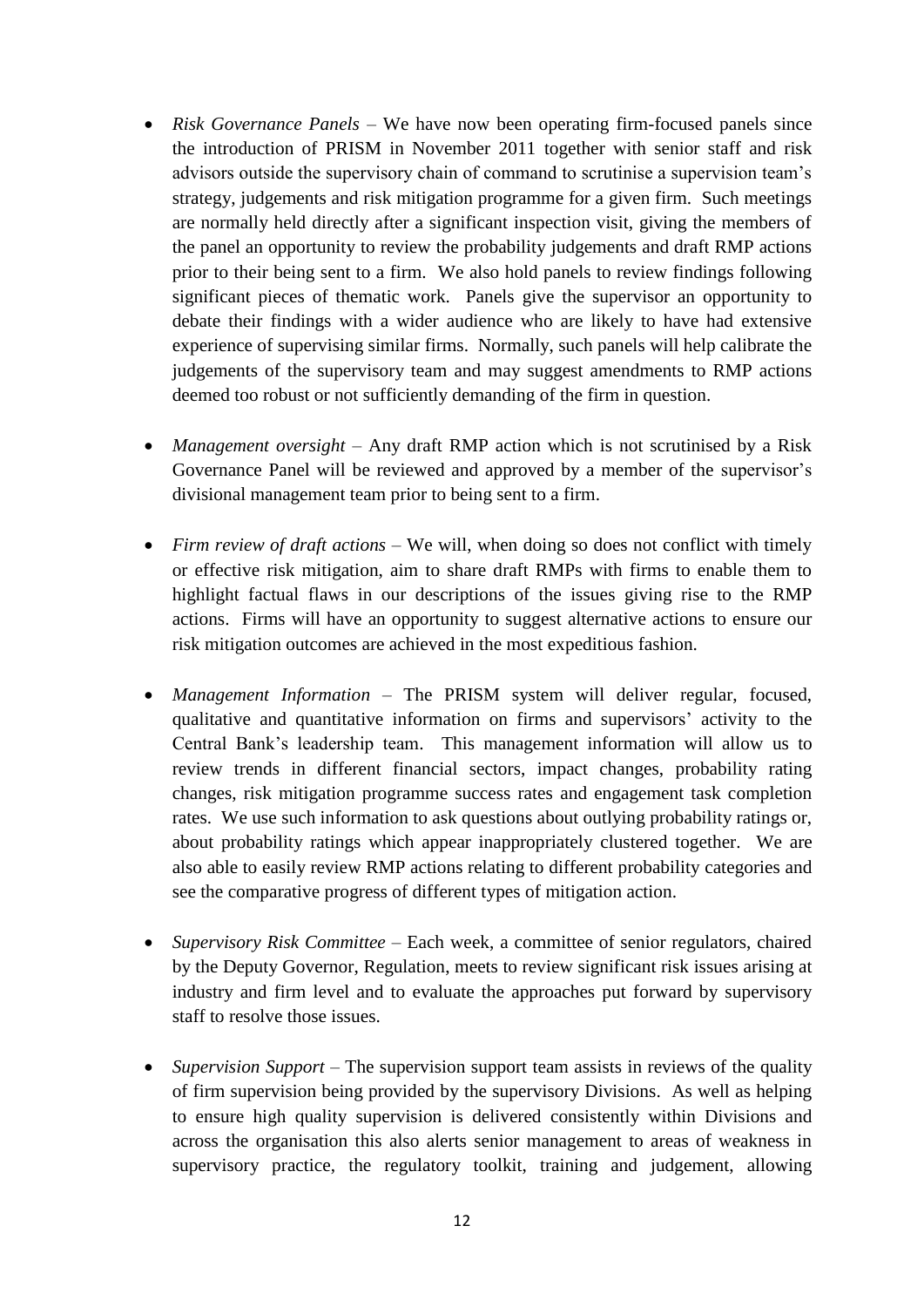management to take appropriate remedial action to help ensure that all supervision teams are appropriately resourced and function effectively.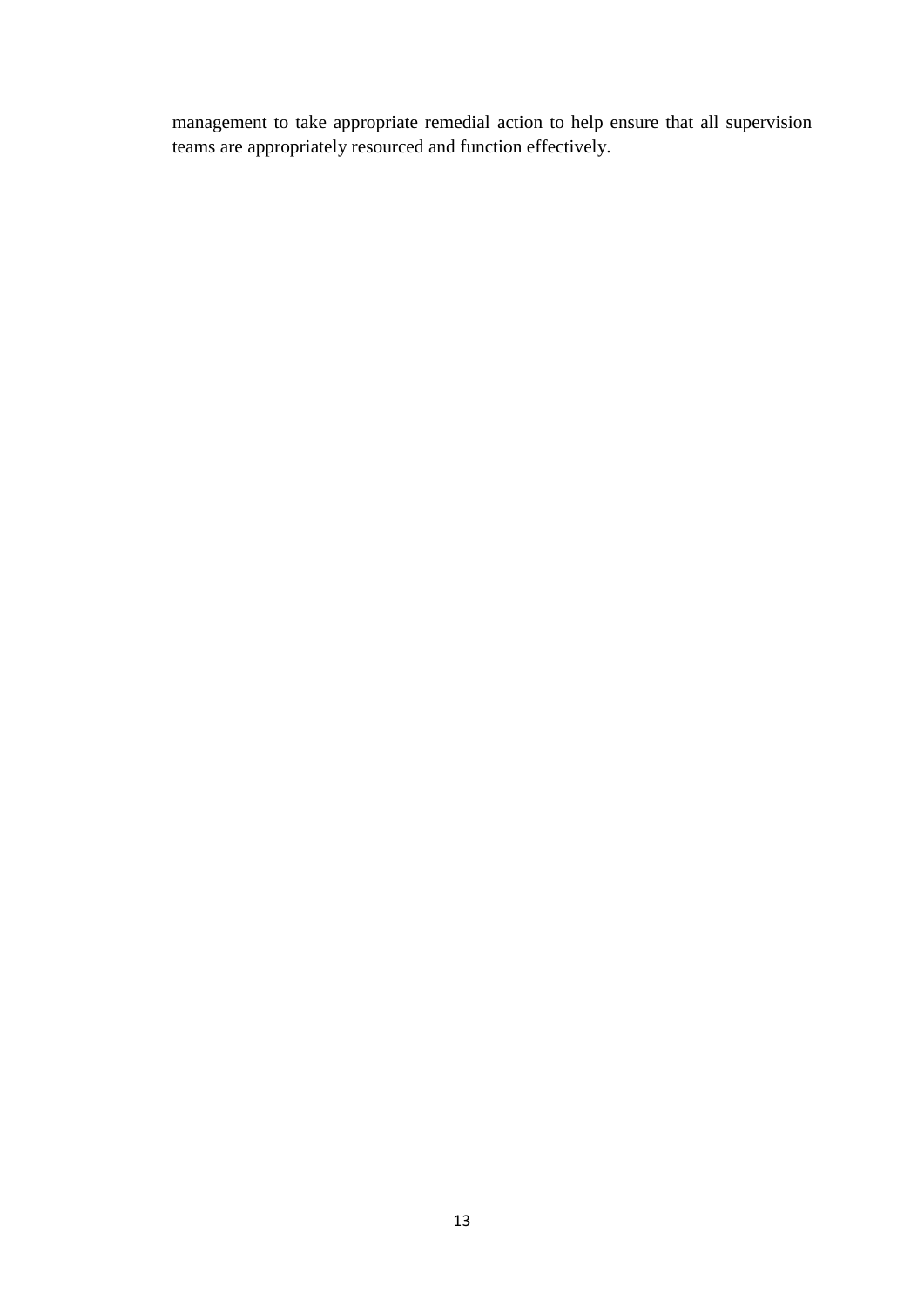# **Appendix A – What PRISM means for your firm?**

- PRISM has now been implemented for all financial sectors regulated by the Central Bank. This was achieved in a phased process with banks and insurers on 25th November 2011 and credit unions, intermediaries, investment firms, trustees, administrators and funds in late May / early June 2012. We transitioned to using PRISM for conduct focused thematic work between November 2011 and November 2012.
- We corresponded with all relationship managed banks and insurers<sup>13</sup> in December 2011 to inform them of their impact categories. We consulted publicly on which metrics to use in December 2010. The impact rating will only change if a firm grows or shrinks its business.
- Higher impact firms can expect a cycle of engagement activities with the Central Bank. High impact firms can expect to have one of our teams on site once a quarter reviewing an aspect of the firm's risk. Medium-high impact firms can expect to have a risk assessment with extensive on site investigatory work once every two to four years. Medium-low impact firms will also receive periodic risk assessments. The leadership of all these categories of firm will also benefit from a regular cycle of meetings with our supervisors.
- Low impact firms need to ensure they comply fully with all regulatory requirements in the same fashion as higher impact firms. They will be monitored through a combination of semi-automated checking of returns and thematic visits, as well as issues identified arising from any summary inspections that may be conducted. As with other impact categories, failure to comply with requirements may lead to enforcement action.
- In addition to the minimum engagement activities, there will be additional engagement where needed to address identified issues, request additional information or conduct thematic reviews.
- Your supervisory team will assess the risk probability your firm poses thorough the completion of engagement tasks and will periodically let you know the areas in which we adjudge the key risks to lie. If we judge some risks to be unacceptable, we will set you a Risk Mitigation Programme which will require you to take action to mitigate the risk.
- You will have ten working days to comment on factual inaccuracies in our findings, to the extent that providing you with an opportunity to do this is not incompatible with Central Bank objectives – we reserve the right to require immediate action on any issue of concern at any time. We do not enter into extended dialogue with firms about RMP actions and, when the premise upon which they were written is sound, we do not remove them or water them down in response to feedback.
- The final risk ratings and risk mitigation programme (RMP) will be communicated to the firm's board. For high impact firms, we will present our findings and the required RMP to the firm's board.
- PRISM will enable us to better track RMP actions. We will actively follow up on them and will expect the required actions to be fully completed by the specified deadline.

**<sup>.</sup>**  $13$  All banks and insurers which are not low impact.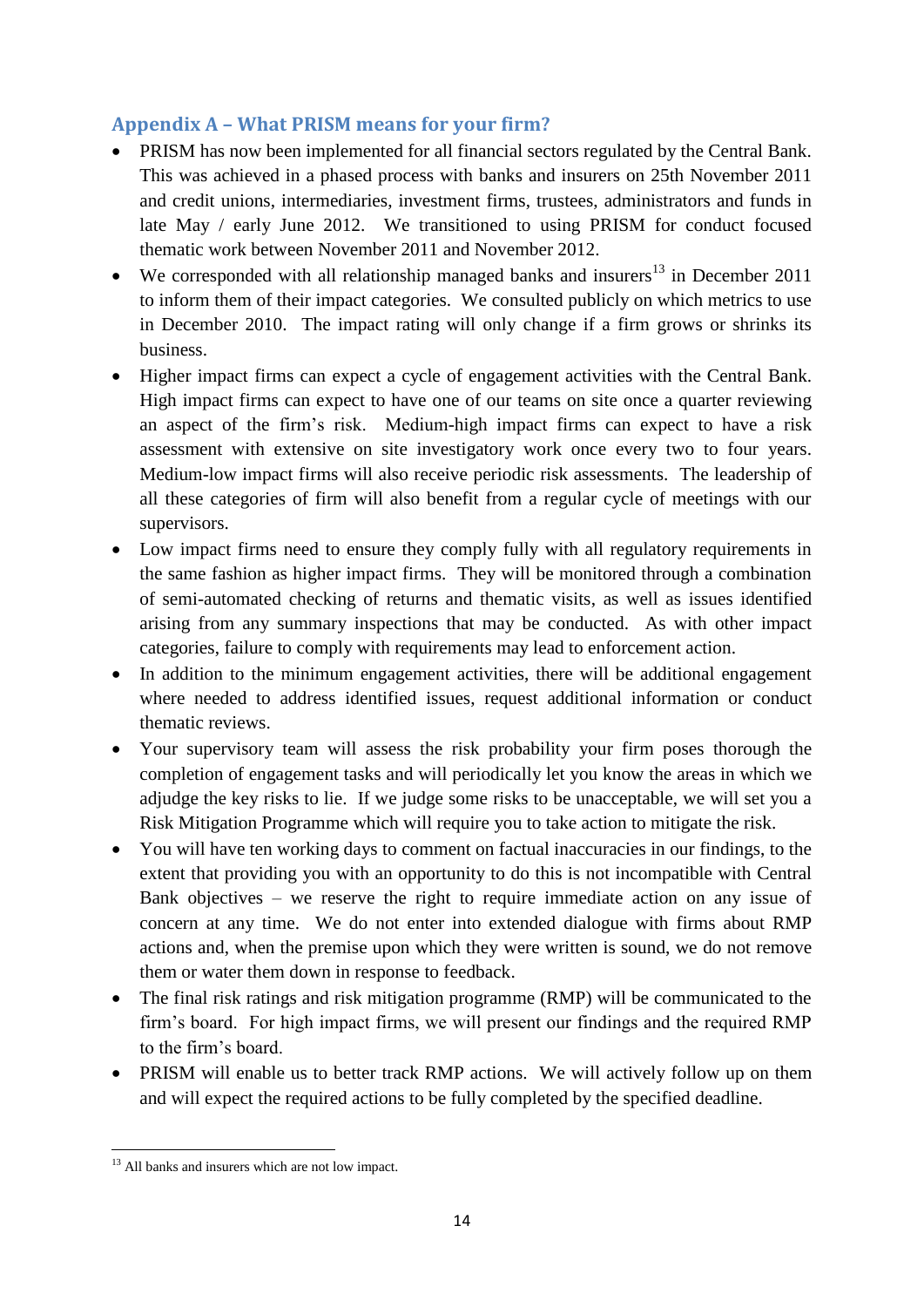Under PRISM you should expect your supervisor to have searching and demanding conversations with you, focusing on the important issues which matter for your firm, for financial stability and for consumer protection. If there are serious issues presenting unacceptable risks, we will expect you to engage constructively to resolve them swiftly.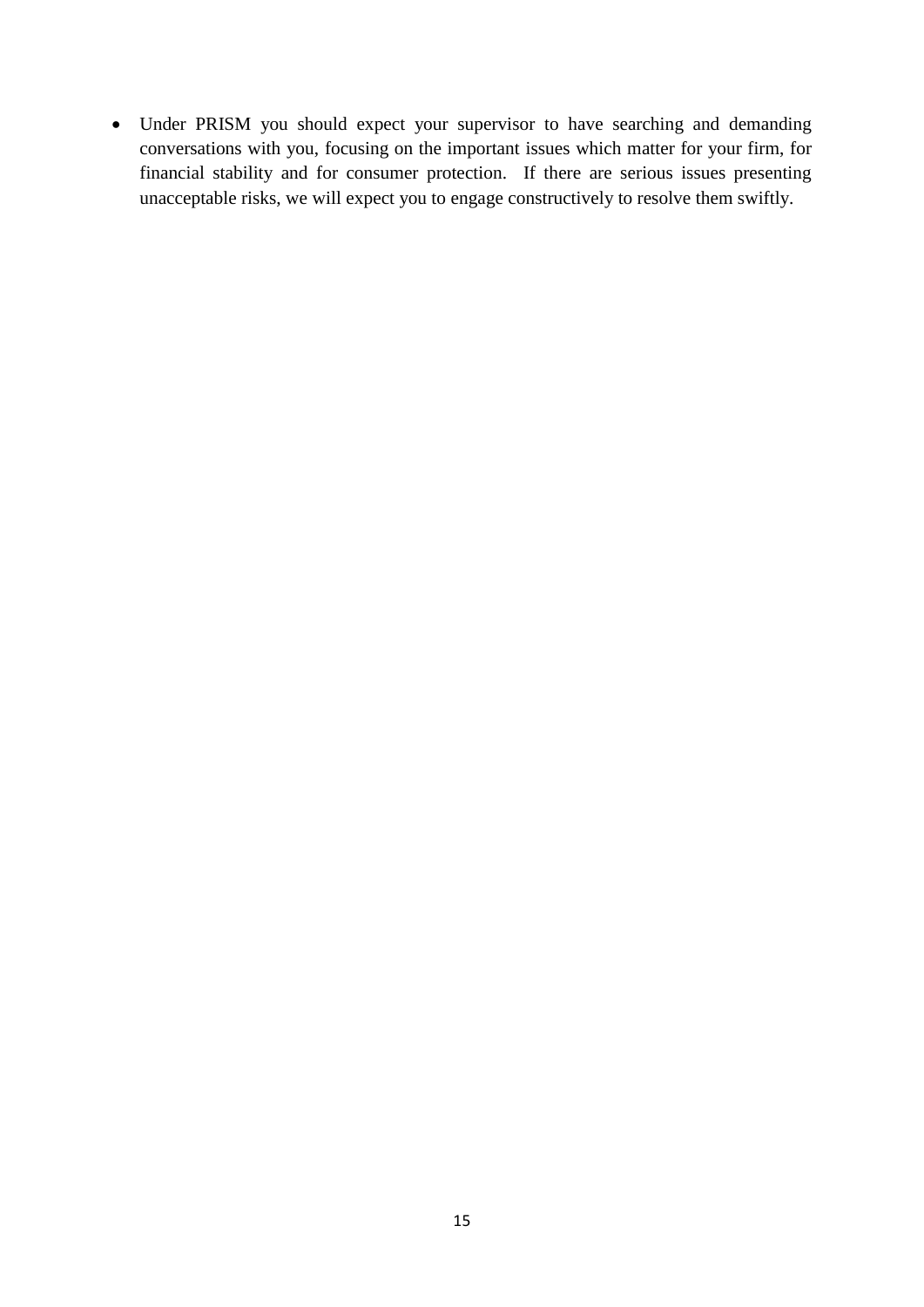# **Appendix B – How the Central Bank will engage with firms**

This table lists some of the tasks which will feature in our engagement programme. Our engagement programme will differ by impact category so not every engagement task set out below will affect every firm.

| <b>Business Model Analysis</b>             | Supervisors will gain an understanding of how the firm organises itself,              |
|--------------------------------------------|---------------------------------------------------------------------------------------|
|                                            | manages itself, manufactures and delivers its product to market on a                  |
|                                            | profitable basis while minimising the risk of business failure. A firm                |
|                                            | should understand how it makes money and the risks it takes to do so.                 |
| Governance                                 | Supervisors will seek an understanding of how the firm is governed.                   |
|                                            | Good corporate governance acts as a control mechanism providing                       |
|                                            | confidence to stakeholders that the institution is managed in a sound                 |
|                                            | and prudent manner. Supervision will look at both the governance                      |
|                                            | structure, the quality of the individuals and how the structures operate              |
|                                            |                                                                                       |
| <b>Financial Risk Reviews</b>              | in practice.                                                                          |
|                                            | Each firm (non insurance entities) has major risks that it encounters in              |
|                                            | carrying on its business. These will vary between sectors. These risks                |
|                                            | will be reviewed to ensure that the firm is not taking excessive risks,               |
|                                            | that these risks are understood and that there are appropriate policies               |
|                                            | and systems in place to actively manage and control the risks.                        |
| <b>Risk</b><br><b>Targeted</b>             | These engagements are specific to the Insurance Sector. The TRAs will                 |
| <b>Assessments (TRA)</b>                   | focus on the major risks that the insurance undertaking encounters in                 |
|                                            | carrying on business. These risks will be reviewed to ensure that the                 |
|                                            | firm is not taking excessive risks, that these risks are understood and               |
|                                            | that there are appropriate policies and systems in place to actively                  |
|                                            | manage and control the risks. Each TRA may require a series of                        |
|                                            | meetings with key personnel at different levels within a firm and                     |
|                                            | include an in-depth examination of key aspects of a firm which give rise              |
|                                            | to concern.                                                                           |
|                                            |                                                                                       |
| <b>Stress Testing</b>                      | Benign market conditions can mask latent problems in the nature of a                  |
|                                            | firm's business which only become apparent in a downturn.<br>It is                    |
|                                            | important that firms understand what changes would destabilise their                  |
|                                            | Supervisors will want to be satisfied that realistic stress<br>business.              |
|                                            | testing scenarios are used appropriately by firms and that boards are                 |
|                                            | mitigating unacceptable risks which stress tests highlight.                           |
| <b>Review</b><br><b>Firms</b><br>of<br>the | Regulated firms have an obligation to maintain adequate levels of                     |
| <b>Capital</b><br><b>Adequacy</b>          | capital to support their activities. We will undertake reviews to ensure              |
| <b>Assessment</b><br>(SREP<br>or           | that the capital amount, as determined by the firm, is adequate taking                |
| ORSA <sup>14</sup>                         | into account findings from the other engagement tasks undertaken.                     |
| <b>Full Risk Assessment</b>                | For regulated entities, excluding insurance undertakings <sup>15</sup> , Supervisors, |
|                                            | following a desk based review of the information they have requested                  |
|                                            | from a firm to better understand key issues, will hold a series of                    |
|                                            | meetings with key personnel at different levels within a firm to obtain               |
|                                            | an overview of governance, strategy and key financial risks. They will                |
|                                            | also undertake an in-depth examination of key aspects of a firm which                 |

<sup>&</sup>lt;sup>14</sup> Supervisory Review and Evaluation Process (banks and investment firms) & Own Risk and Solvency Assessment (insurers)

**.** 

 $15$  Insurance Undertakings are covered by the Targeted Risk Assessments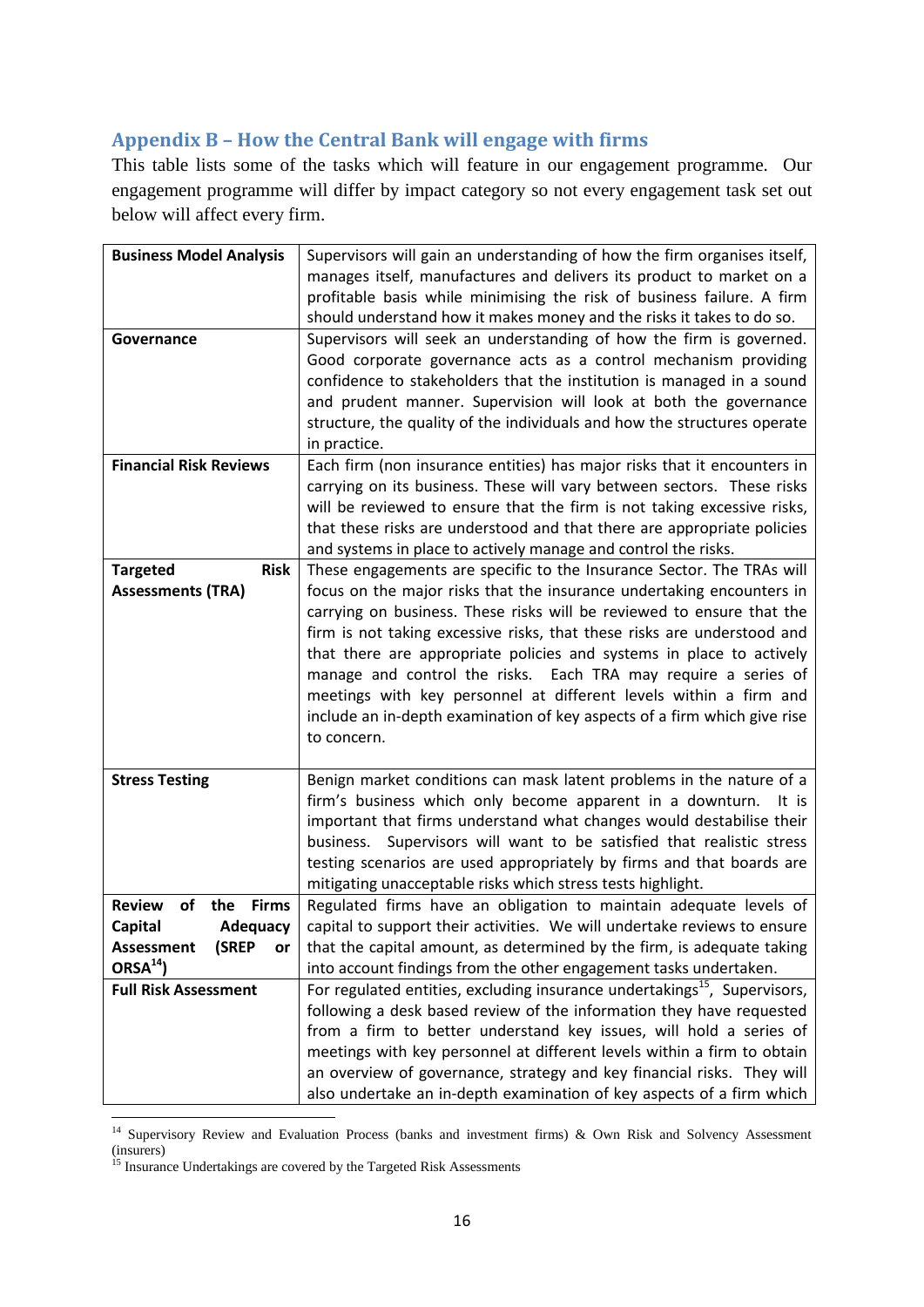|                        |                            |                   | give rise to concern. Where appropriate, such full risk assessments will |
|------------------------|----------------------------|-------------------|--------------------------------------------------------------------------|
|                        |                            |                   | incorporate the SREP reviews discussed above.                            |
| Regular meetings with: |                            |                   | Meetings are an integral part of the programme and will often take       |
|                        |                            | Chairman and non- | place in the course of other engagement tasks. Meetings are likely to    |
|                        | <b>Executive Directors</b> |                   | cover matters such as the strategic direction of the firm, strengths and |
|                        | Chief                      | Executive         | vulnerabilities, issues of governance, and risk profile. They will also  |
|                        | Officer,                   | Chief             | provide supervisors with a view on the suitability and competence of a   |
|                        | Financial                  | Officer,          | firm's leadership. In the case of the external auditor, they provide an  |
| Chief Risk Officer     |                            |                   | opportunity to share information about areas of concern.                 |
|                        | <b>External Auditor</b>    |                   |                                                                          |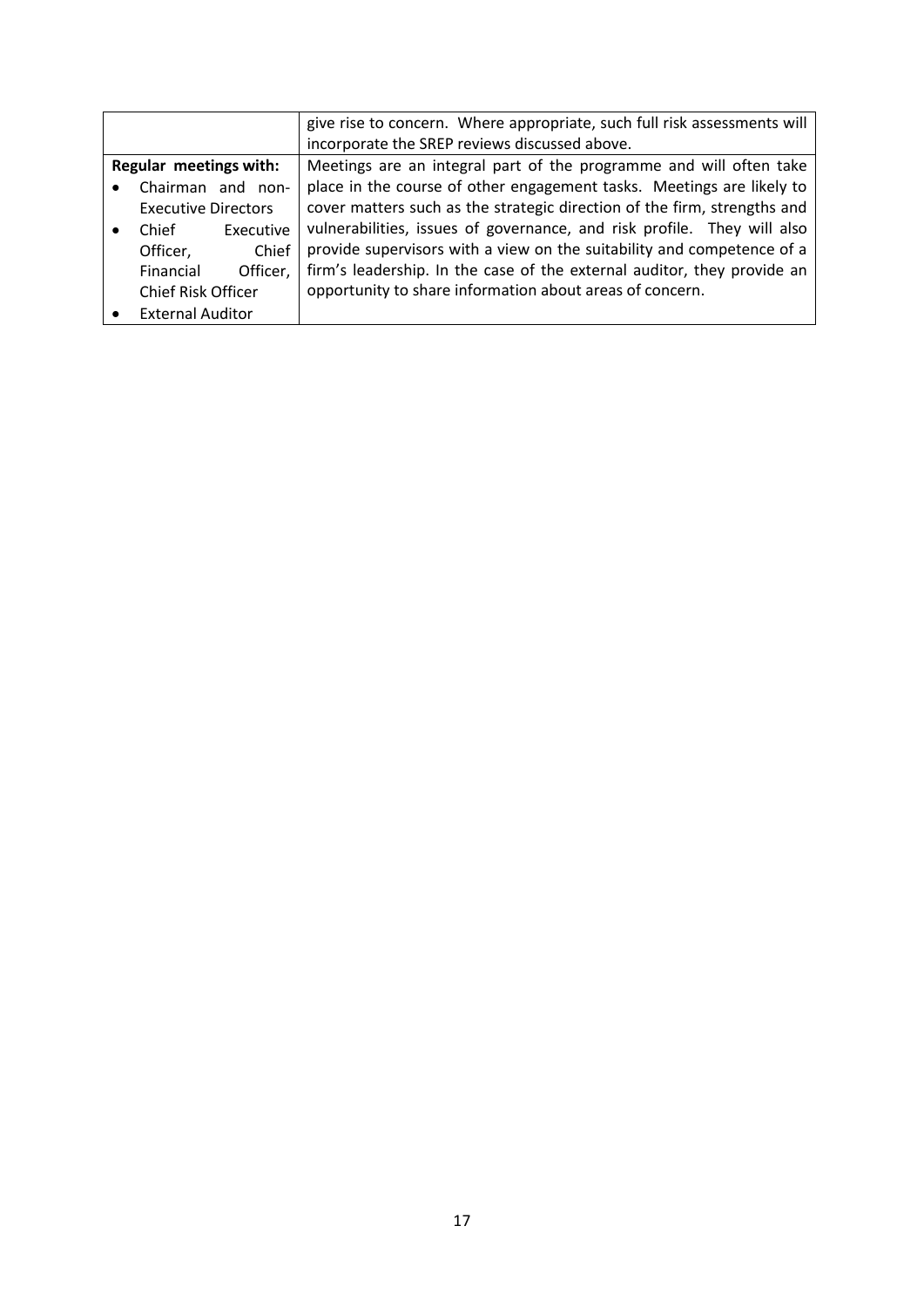# **Appendix C - Risk Probability Structure & Explanation**

As stated previously within this document, probability is the probability or likelihood that a firm will fail and as such is distinct from impact. Probability is an indication of the likelihood of a firm failing, regardless of the damage such a failure might cause.

We will assess the same risk headings in the majority of supervised firms (see table below) within the medium-low to high-impact categories, with the understanding that firms in different sectors face the same risks - sometimes in different ways or to varying degrees. Assessment will be performed at up to three levels, namely overall, category and subcategory. The table below shows the probability categories. They are outlined in high level terms below the table. A separate set of Probability Risk Categories has been introduced in respect of Insurance firms, following the implementation of the Solvency II Regulations.



#### **Credit Risk**

The assessment of credit risk is made at the inherent credit risk level explicitly, and then takes into account the assessment of credit risk management processes and controls and credit concentration risk effects. Inherent credit risk is the risk of financial loss arising from an obligor, borrower, issuer, surety, guarantor or counterparty who fails to meet its obligations in accordance with agreed terms. Inherent credit risk arises anytime firm funds are extended, committed, invested or otherwise exposed. These risks may be either on or off the balance sheet. The assessment of inherent credit risk is made without considering credit risk management processes and controls.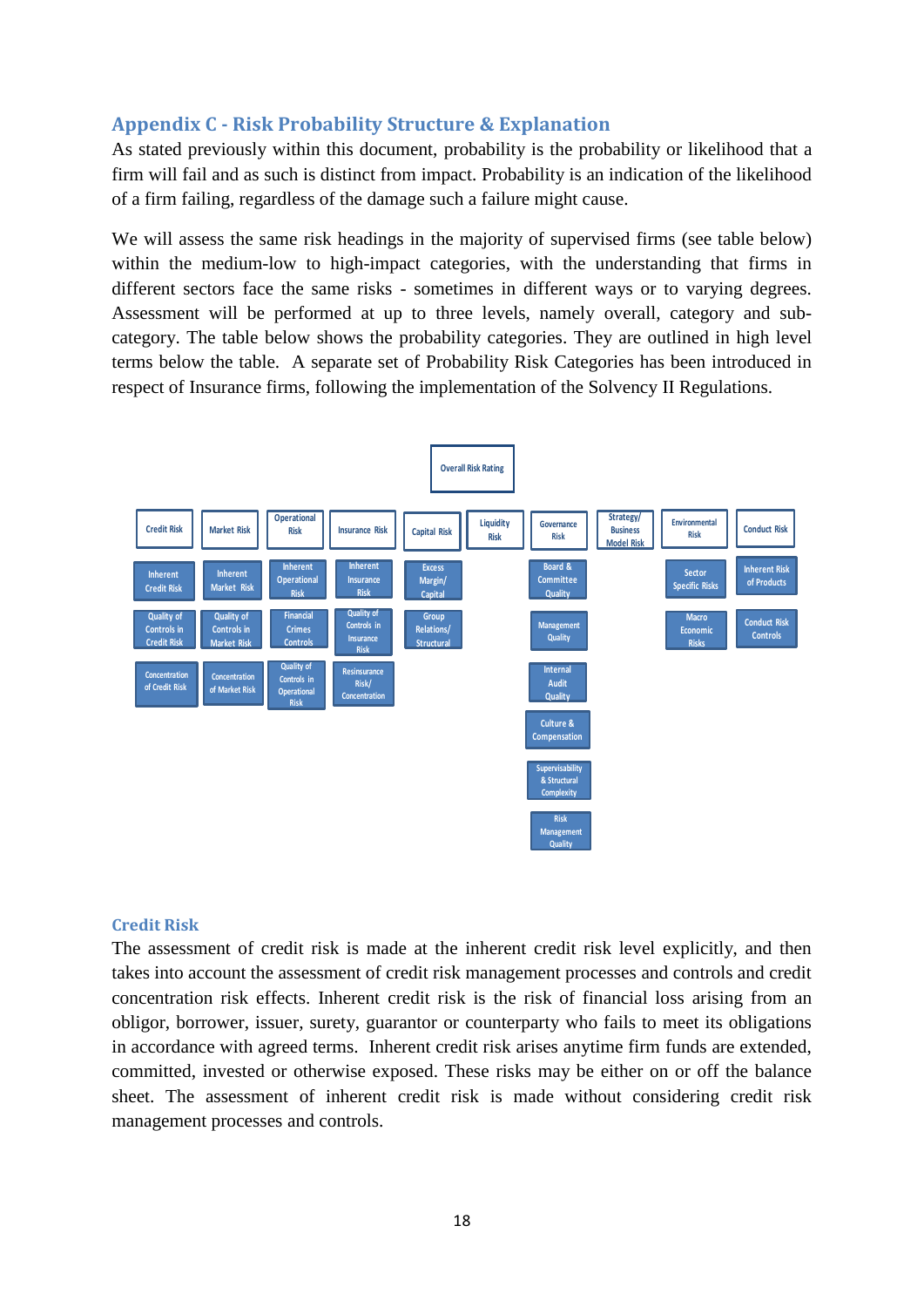Credit concentration risks are exposure(s) with common characteristics that may arise within or across different asset categories throughout a firm with the potential to produce: (i) losses large enough to threaten the firm's health or ability to maintain its core operations; or (ii) a material change in a firm's risk profile.

Credit risk controls cover the appropriateness and effectiveness of the checks in place to ensure that the firm is not overly exposed to particular obligors, sectors, product types etc. and that the firm has appropriate risk mitigants in place (for example, security on loans). They are central to managing the credit risk profile of the firm.

#### **Market Risk**

Market risk is the [risk](http://en.wikipedia.org/wiki/Risk) that the value of an investment or portfolio decreases. Standard market risk factors requiring assessment include stock prices, interest rates, foreign exchange rates, commodity prices, and changes in real or implied volatility in such factors.

Market risk controls refer to the way in which risk appetites and limits are set, communicated and are subsequently identified, measured, monitored and managed within a firm.

In assessing market risk, it is also important to be mindful of market concentration risk, which can arise in a portfolio on two main levels, (i) a portfolio with a large portion invested in a single asset e.g. a single equity investment, and (ii) a portfolio comprised of several assets which are all related to the same risk factor e.g. oil related commodity investment.

#### **Operational Risk**

Operational Risk is defined in the Capital Requirements Directive and the Solvency II Directive as "the risk of loss resulting from inadequate or failed internal processes, people/personnel and systems or from external events". Operational risk can stem from the nature of the firm's business, the appropriateness and effectiveness of the controls in place to minimise the risk, or from internal or external fraud. Examples of operational risks include: hardware or software failures, misuse of confidential client information, data entry errors, and natural disasters.

#### **Insurance Risk**

Inherent insurance risk relates the reliance by non insurance firms on insurance contracts to protect against insurance losses e.g. fraud, operational risk, professional indemnity, catastrophe risk etc.

#### **Capital Risk**

Capital is required to act as a cushion to absorb losses arising from business operations and allow an entity to remain solvent under challenging conditions. Capital risk arises mainly as a result of the quality or quantity of capital available, the sensitivity of a firm's exposures to external shocks and/or the level of capital planning and management process. Capital risk could potentially impair a firm's ability to meets its obligations to customers (depositors, policyholders, investors, etc.) and senior creditors in an adverse situation.

The way in which groups are structured, the nature, extent and size of transactions and/or commitments between them, and the degree of reliance of a firm on parts of its group can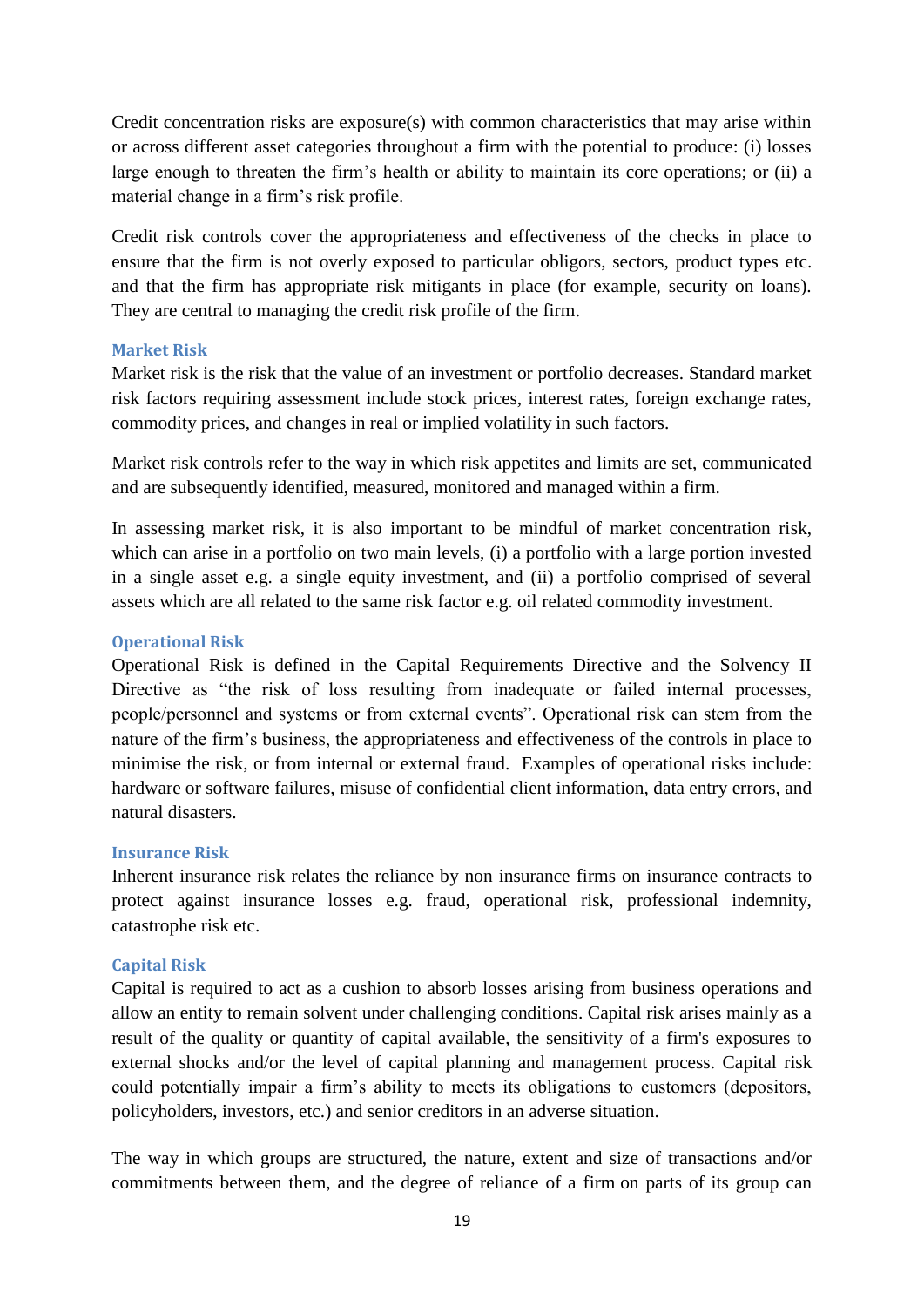have a significant potential impact on the capital position of a firm. In addition, group arrangements/structures may create or enhance imbalances in the levels of capital held at an entity level with the risks assumed by those entities.

#### **Liquidity Risk**

Liquidity risk is the risk that a firm will not be able to fund its cash outflows as they fall due. A firm can be illiquid even if it is solvent. Liquidity risk may stem from (i) a loss or reduction in the value of existing funding; (ii) off-balance sheet commitments being called; (iii) new lending, investments or acquisitions that require new funding; (iv) timing mismatches between asset maturities/realisation and liability cash flows; and (v) problems arising from holding difficult to sell assets to meet current liabilities.

# **Governance Risk**

Governance covers the overall oversight and control mechanisms which a firm has in place to ensure that it is soundly and prudently managed. It refers in particular to the processes, structures and information flows which are used to allow the board and senior management to satisfy themselves that effective control mechanisms are in place to protect all stakeholders (i.e. depositors, policyholders, investors, shareholders, employees etc.) and contribute to the overall stability of the financial system. The financial crisis exposed serious shortcomings in the governance and risk management of some financial institutions. The board is the first line of defence in ensuring that firms are run correctly and do not adopt business models or strategies that will expose the firm to excessive risk. The effectiveness of the board in carrying out its governance role and oversight is a critical component in the overall regulatory framework. There are a range of areas that require assessment in order to rate a firm's policy, culture, procedures and practical approach to corporate governance, which include its risk management approach, the composition and quality of executive and non-executive board members, committee structures and remuneration policies. Other key areas for consideration are the complexity of group structures which might impact on how supervisors can evaluate firms under their supervision and whether, and how, boards evaluate their own performance.

#### **Strategy/Business Model Risk**

Strategy/Business Model Risk refers to the risk which firms face if they cannot compete effectively – for example, in a market economy, other firms may offer better products or substitute products at better prices and the firm may fail because they may not be able to compete at the same prices/product offerings. Strategy/business model risk also covers the inherent risk in the strategy (e.g. overly aggressive business growth, merger and acquisitions activity, and/or significant business diversification). Business model risk also covers areas such as potential 'funding mismatches' in banking, over-reliance on reinsurance in insurance, out-dated distribution models or cost bases out of line with competitors.

#### **Environmental Risk**

The environment firms operate in exposes them to risk in a number of ways. Macroeconomic risk factors make themselves felt through domestic and international developments. Sector specific considerations must also be assessed as different industries and subsets of firms face a similar macro environment but different industry dynamics.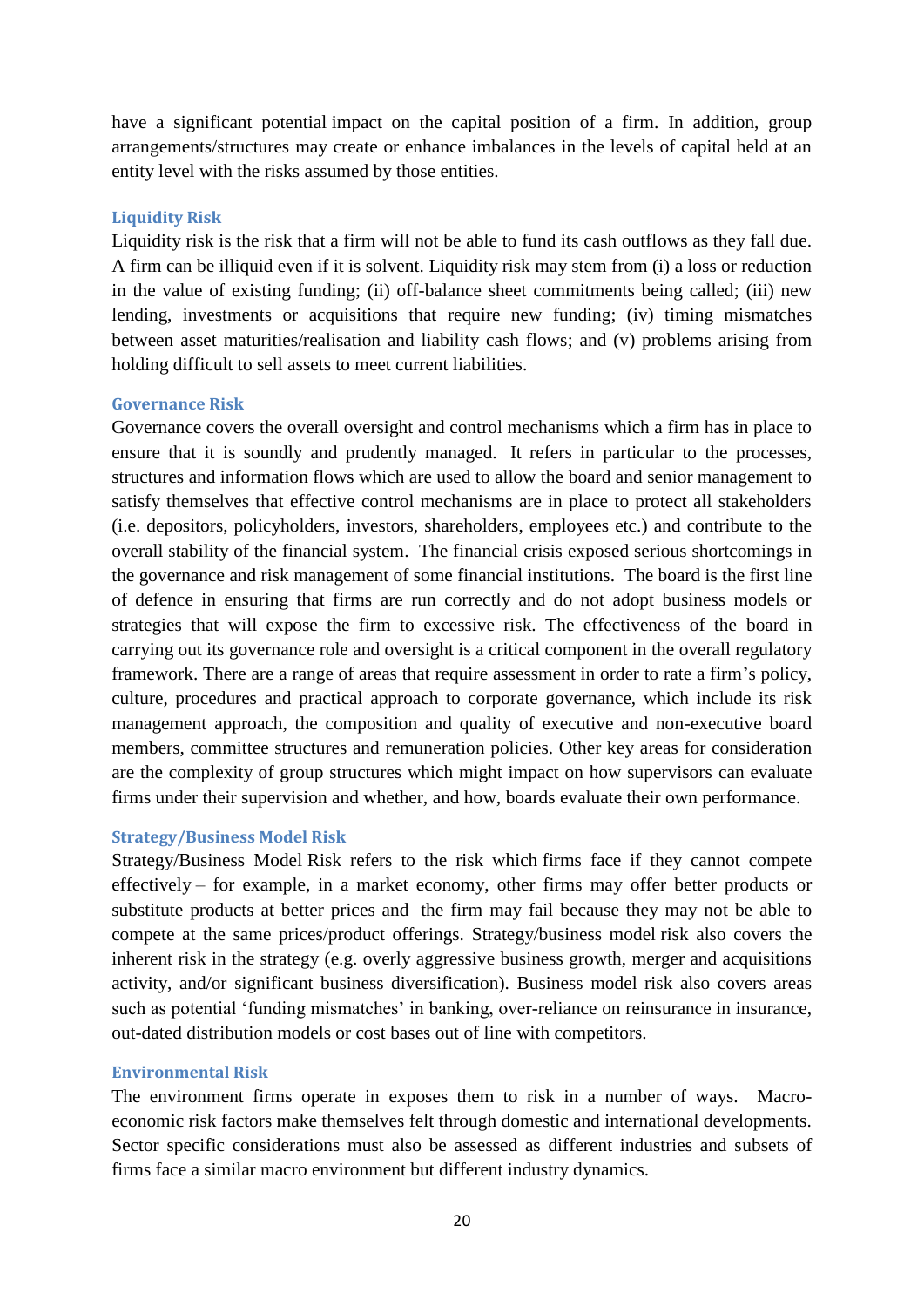#### **Conduct Risk**

Conduct risk is the risk the firm poses to its customers from its direct interaction with them. This is assessed by Consumer Protection Directorate supervisors who examine the nature and scope of a firm's products and how the firm controls the risks their products and other engagement with consumers present to them.

#### **Insurance Sector Probability Risk Categories**

Since the implementation of Solvency II on 1 January 2016, the Central Bank has introduced a separate set of Probability Risk Categories in respect of the Insurance Sector. These Risk Categories largely mirror the requirements for Solvency II and are outlined below. Furthermore, the existing ratings of Low to High have been replaced by Risk Scores of 1 - 4 (Low to High), with the  $+$  and  $-$  ratings continuing to apply. The table below shows the probability categories. These specific risks are outlined in high level terms below the table



#### **Counterparty Risk**

Counterparty Risk can arise from amounts recoverable from reinsurers, unpaid premiums from policyholders or brokers and the profile of the investment portfolio (e.g. deposits, securities bonds, derivatives) and activities such as stock lending arrangements and liquidity swaps etc.

In assessing inherent counterparty risk for insurance firms it is important to consider the range and quality of its reinsurers and other counterparties (such as brokers, large customers or credit institutions which provide guarantees in the case of structured life products) and any changes in terms of their status or in the composition of the investment portfolio. It is also important to consider the degree of concentration within the firm's investment portfolio and within its reinsurers, insurance intermediaries and/or customers, and the appropriateness and effectiveness of credit controls.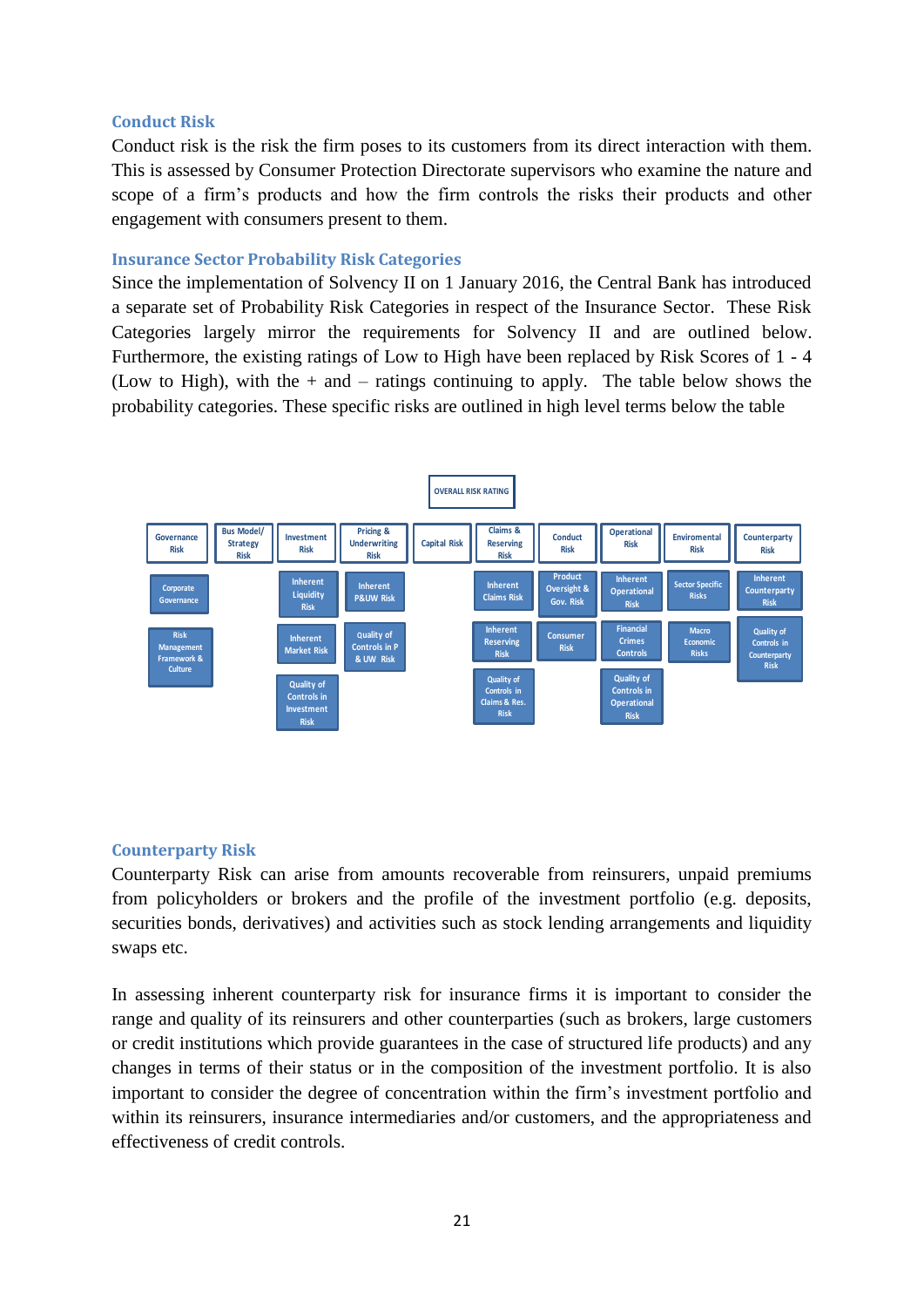#### **Investments Risk**

An undertakings' compliance with the investment rules as set out in Regulation 141 to 143 of the European Union (Insurance and Reinsurance) Regulation 2015, will be reviewed and evaluated under Investments Risk and the adequacy of controls applicable to this activity. It will also encapsulate an assessment of the inherent market and liquidity risk arising in the portfolio of investments.

#### **Pricing & Underwriting Risk**

Pricing and Underwriting risk relates to the uncertainty regarding the adequacy of the price charged (premium); the occurrence, amount or timing of insurance claims, payments or liabilities (technical provisions) and the type and magnitude of risk being underwritten; and the overall level of exposure to the company. The nature and extent of risk facing a firm depends on a number of factors, including whether the firm is involved in Life, Non-Life or Reinsurance (which can be Life, Non-Life or both), the lines of business the firm writes, the concentration or diversification of business lines, the aggregate exposures involved, including size, type, locations and the type of policies or risks assumed, including policy options, guarantees, time period of cover.

#### **Claims & Reserving Risk**

Claims and Reserving risk relates to the uncertainty regarding the occurrence, amount or timing of insurance claims, payments or liabilities (technical provisions). The nature and extent of risk facing a firm depends on a number of factors, including whether the firm is involved in Life, Non-Life or Reinsurance (which can be Life, Non-Life or both), the lines of business the firm writes, the concentration or diversification of business lines, the aggregate exposures involved, including size, type, locations and the type of policies or risks assumed, including policy options, guarantees, time period of cover.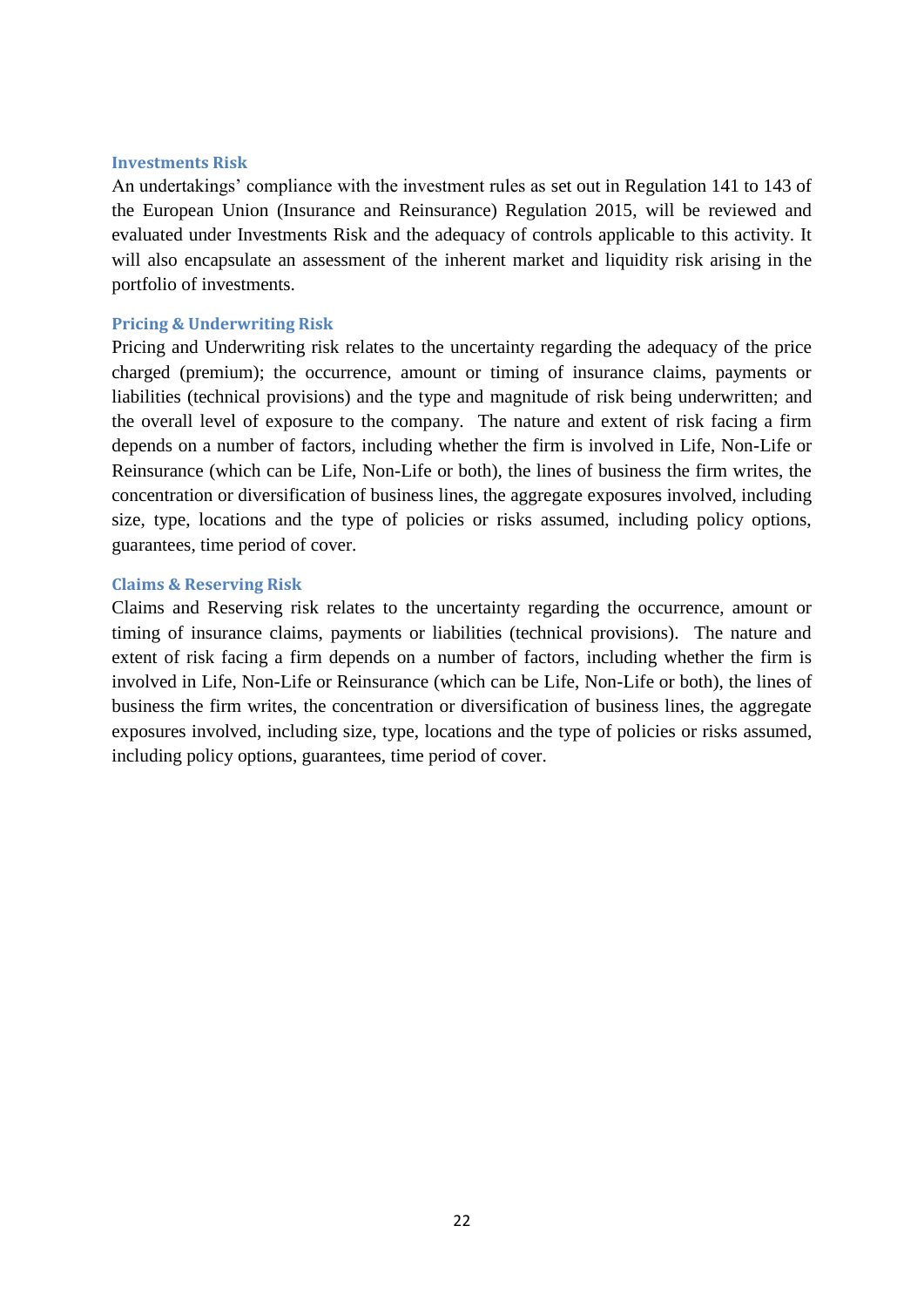| Appendix D – hipact med ics for hi ms in each sector<br><b>AIFM Delegating</b> |
|--------------------------------------------------------------------------------|
| Assets under management                                                        |
| Number of funds                                                                |
| <b>AIFM Non-Delegating</b>                                                     |
| Assets under management                                                        |
| Client money value                                                             |
| Number of customers                                                            |
| Turnover                                                                       |
| <b>CIS: UCITSs and other Service Prov: Administrators</b>                      |
| Net Asset Value (Irish plus Non-Irish Authorised)                              |
| Net Asset Value (Irish Authorised)                                             |
| Net Asset Value (Non-Irish Authorised)                                         |
| <b>Credit Institutions Retail Banks</b>                                        |
| Total Balance + Off Balance Sheet Size                                         |
| Common Equity Tier 1 capital                                                   |
| <b>Key Sector Concentration</b>                                                |
| <b>Retail Deposit Base</b>                                                     |
| Intra-financial system assets                                                  |
| <b>Credit Institutions: Wholesale Banks</b>                                    |
| Total Balance + Off Balance Sheet Size                                         |
| Common Equity Tier 1 capital                                                   |
| <b>Concentration of Lending</b>                                                |
| Intra-financial system assets                                                  |
| <b>Retail Deposit Base</b>                                                     |
| <b>Sectoral Concentration</b>                                                  |
| <b>Intra-financial System Assets</b>                                           |
| <b>Credit Unions</b>                                                           |
| <b>Total Assets</b>                                                            |
| <b>D1 Firms</b>                                                                |
| Assets under management                                                        |
| Number of customers                                                            |
| Total Balance of Client Assets at Period End                                   |
| <b>D2 Firms</b>                                                                |
| Number of customers                                                            |
| Turnover                                                                       |
| Total Balance of Client Assets at Period End                                   |

# **Appendix D – Impact metrics for firms in each sector<sup>16</sup>**

**.** 

<sup>&</sup>lt;sup>16</sup> These differ slightly from those published in the Central Bank's feedback statement on impact metrics of  $27<sup>th</sup>$  May 2011. We have decided to use slightly different metrics in some impact categories in response to lessons learned during quantitative impact metric modelling and further input from supervisory divisions.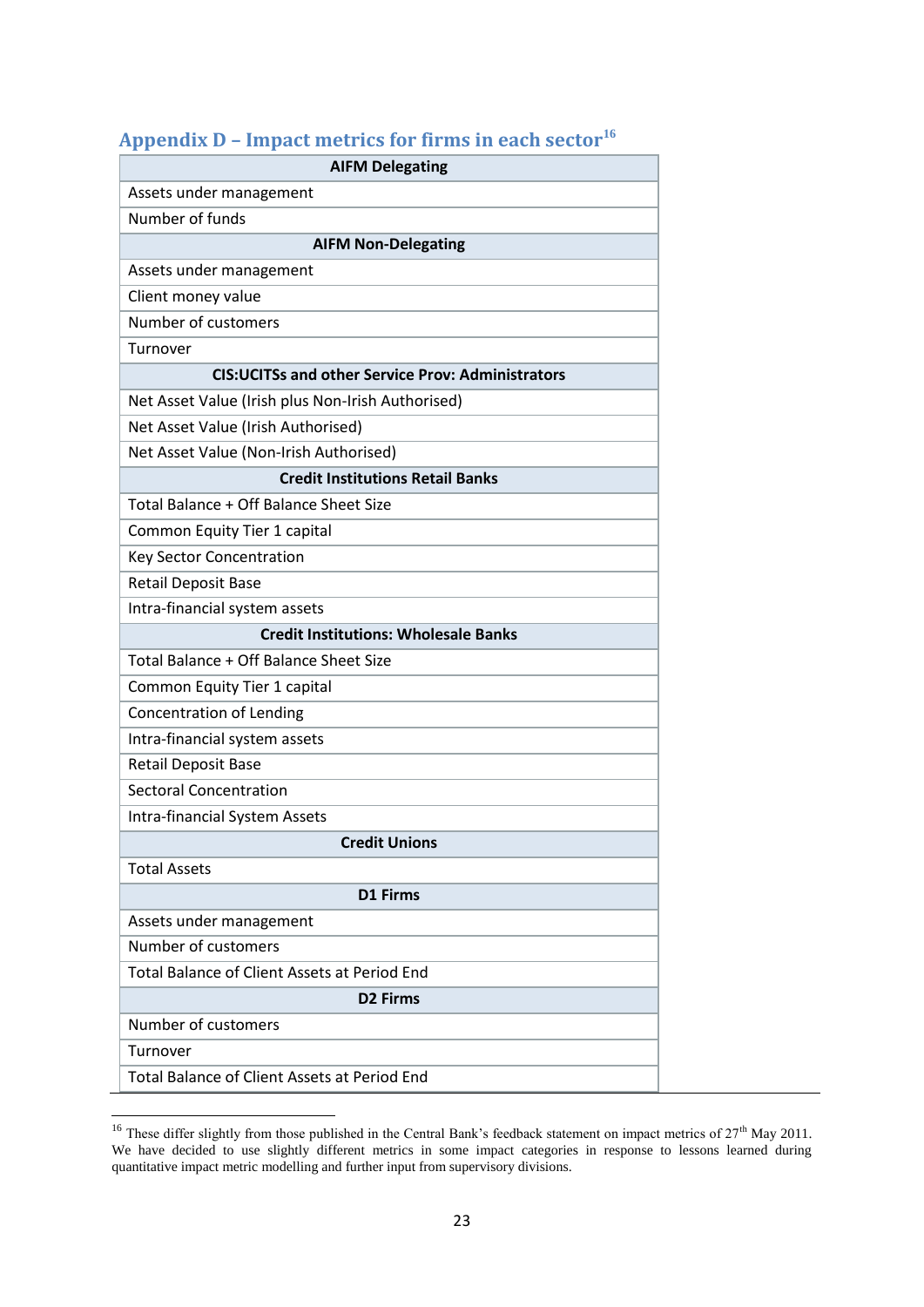| <b>D2B Firms</b>                                    |
|-----------------------------------------------------|
| Assets under management (client)                    |
| Number of customers                                 |
| Turnover                                            |
| <b>D3 Firms</b>                                     |
| Assets under management (client)                    |
| Client money value                                  |
| Number of customers                                 |
| Turnover                                            |
| Total Balance of Client Assets at Period End        |
| <b>D4 Firms</b>                                     |
| Assets under management (client)                    |
| Client money value                                  |
| Number of customers                                 |
| Turnover                                            |
| Total Balance of Client Assets at Period End        |
| <b>D5 Firms</b>                                     |
| Assets under management (client)                    |
| Client money value                                  |
| Number of customers                                 |
| Turnover                                            |
| <b>Total Balance of Client Assets at Period End</b> |
| <b>D6 Firms</b>                                     |
| Turnover                                            |
| Total Balance of Client Assets at Period End        |
| D7 Firms                                            |
| Assets under management (client)                    |
| Client money value                                  |
| Number of customers                                 |
| Turnover                                            |
| Total Balance of Client Assets at Period End        |
| <b>D8 Firms</b>                                     |
| <b>Total Balance of Client Assets at Period End</b> |
| <b>D9 Firms</b>                                     |
| Assets under management (client)                    |
| Client money value                                  |
| Number of customers                                 |
| Turnover                                            |
| Total Balance of Client Assets at Period End        |
| <b>D10 Firms</b>                                    |
| Assets under management (client)                    |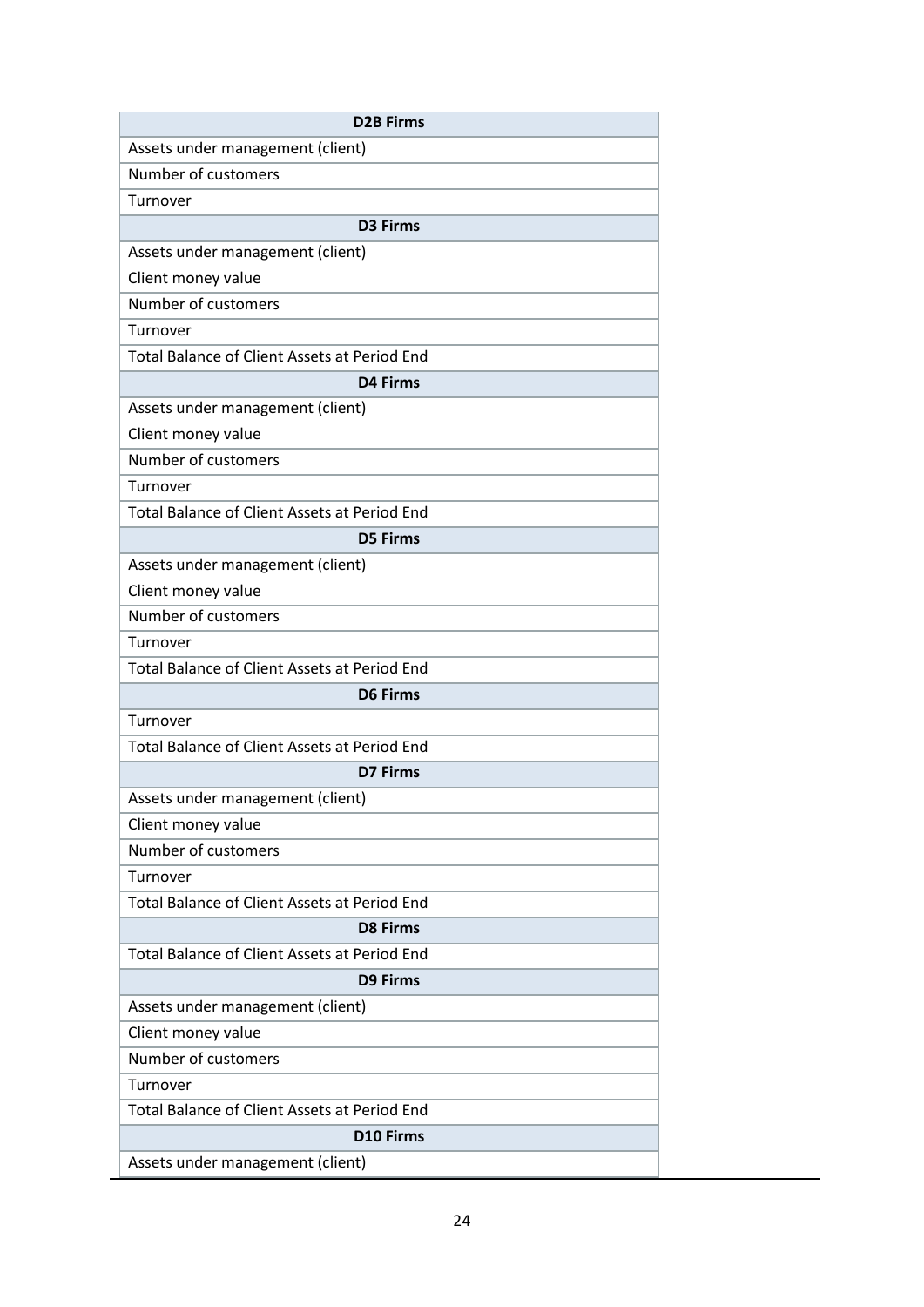| Client money value                           |
|----------------------------------------------|
| Number of customers                          |
| Turnover                                     |
| Total Balance of Client Assets at Period End |
| <b>E2B Firms</b>                             |
| Assets under management (client)             |
| Number of customers                          |
| Turnover                                     |
| <b>Electronic Money Institutions</b>         |
| Number of agents                             |
| Number of distributors                       |
| <b>Transaction volume</b>                    |
| Throughput                                   |
| Total E-Money outstanding at period end      |
| <b>Funds</b>                                 |
| Throughput                                   |
| Net Asset Value (Irish Authorised)           |
| <b>Intermediaries</b>                        |
| Number of MCR accredited employees           |
| Number of Clients                            |
| Fee Income + Commission Income               |
| <b>Internally Managed AIF</b>                |
| Assets under management                      |
| Throughput                                   |
| <b>Life Insurers</b>                         |
| <b>Total Required Solvency Margin</b>        |
| <b>Gross Reserves</b>                        |
| <b>Total Assets</b>                          |
| <b>Total Liabilities</b>                     |
| Annual Premium Equivalent                    |
| Life Insurers - Variable Annuity             |
| <b>Total Required Solvency Margin</b>        |
| <b>Gross Reserves</b>                        |
| <b>Total Assets</b>                          |
| <b>Total Liabilities</b>                     |
| Annual Premium Equivalent                    |
| <b>Money Lenders</b>                         |
| <b>Number of Customers</b>                   |
| Turnover                                     |
| <b>Non-Life Insurers</b>                     |
| <b>Total Required Solvency Margin</b>        |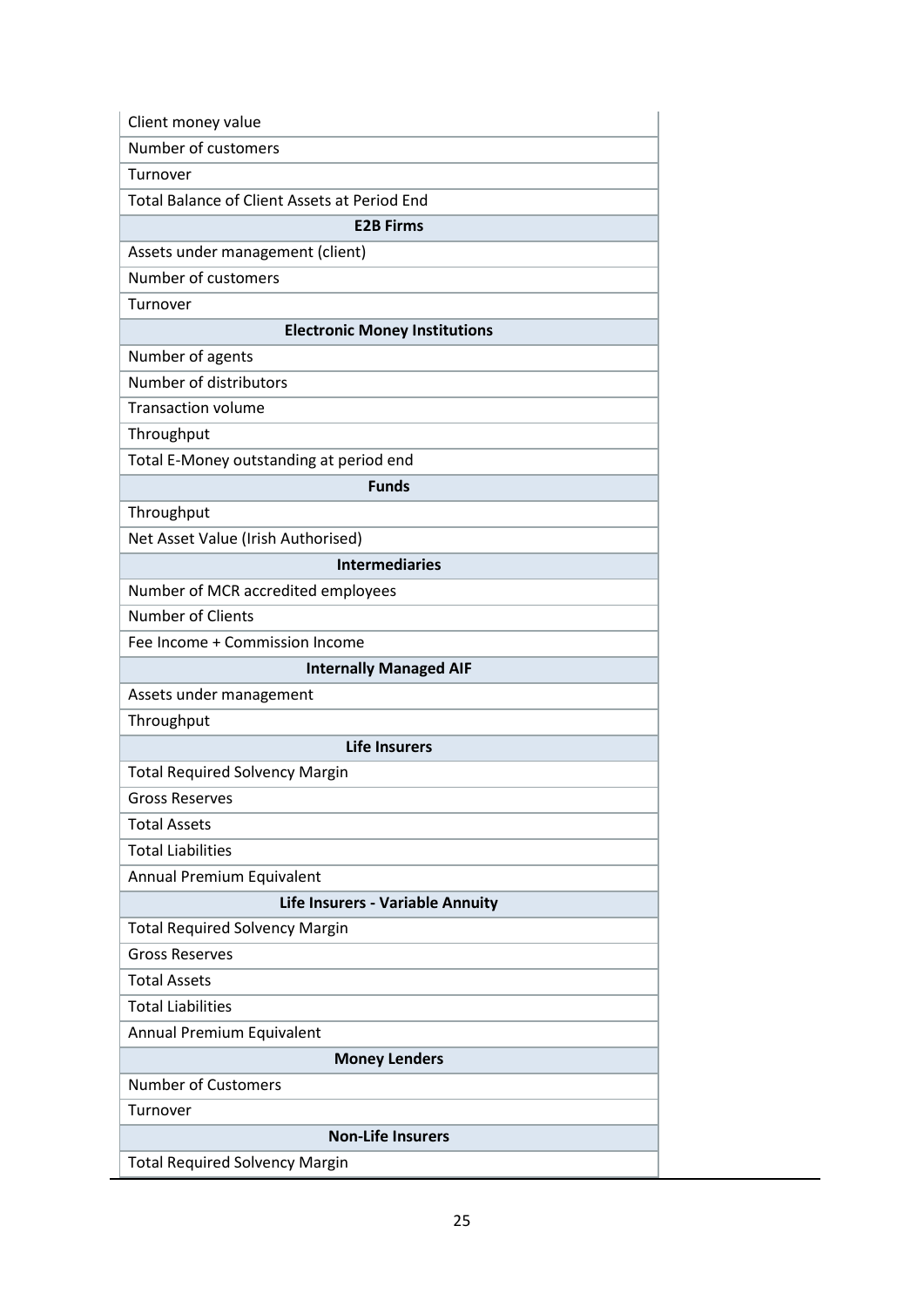| Gross technical provisions                        |
|---------------------------------------------------|
| Net technical provisions                          |
| <b>Gross Written Premium</b>                      |
| Net Written Premium                               |
| <b>Gross Written Premium: Irish Risk</b>          |
| Net Written Premium : Irish Risk                  |
| <b>Total Liabilities</b>                          |
| Dominance index                                   |
| <b>Non-Life Insurers- Captives</b>                |
| <b>Total Required Solvency Margin</b>             |
| Gross technical provisions                        |
| Net technical provisions                          |
| <b>Gross Written Premium</b>                      |
| <b>Net Written Premium</b>                        |
| <b>Gross Written Premium: Irish Risk</b>          |
| Net Written Premium : Irish Risk                  |
| <b>Total Liabilities</b>                          |
| Dominance index                                   |
| <b>Non-UCITS Delegating</b>                       |
| Net Asset Value (Irish Authorised)                |
| <b>Non-UCITS Non-Delegating</b>                   |
| Net Asset Value (Irish plus Non-Irish Authorised) |
| Net Asset Value (Irish Authorised)                |
| Net Asset Value (Non-Irish Authorised)            |
| <b>Payment Institutions</b>                       |
| Number of branches / agents                       |
| Transaction volume / money throughput             |
| Throughput                                        |
| Total Balance of Client Assets at Period End      |
| <b>Reinsurers</b>                                 |
| <b>Total Required Solvency Margin</b>             |
| Net technical provisions                          |
| Gross technical provisions                        |
| Net written premium: total                        |
| Gross written premium: total                      |
| <b>Reinsurers - Captives</b>                      |
| <b>Total Required Solvency Margin</b>             |
| Net technical provisions                          |
| Gross technical provisions                        |
| Net written premium: total                        |
| Gross written premium: total                      |